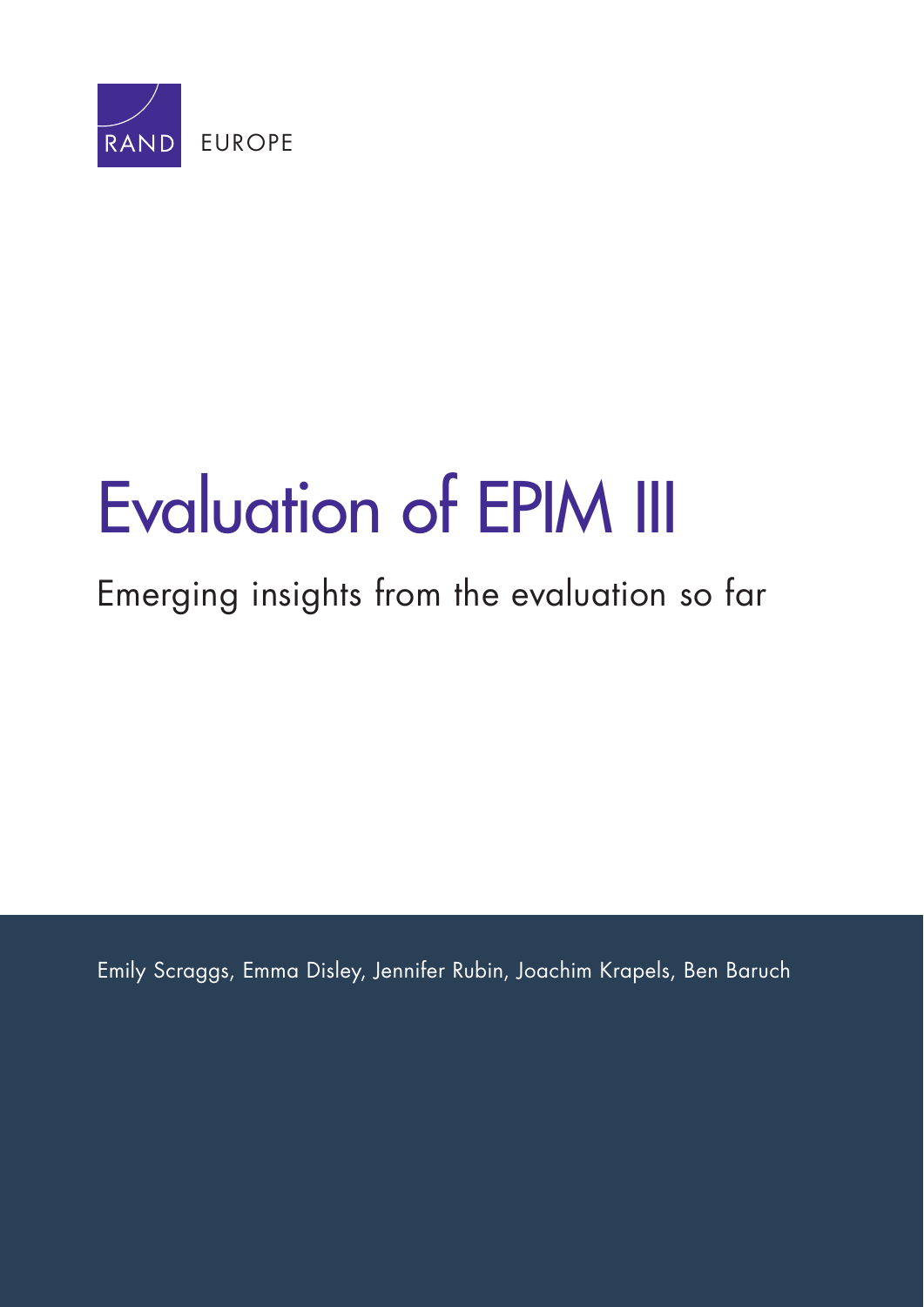For more information on this publication, visit [www.rand.org/t/rr789](http://www.rand.org/t/rr789)

Published by the RAND Corporation, Santa Monica, Calif., and Cambridge, UK © Copyright 2014 RAND Corporation RAND<sup>®</sup> is a registered trademark.

The RAND Corporation is a research organisation that develops solutions to public policy challenges to help make communities throughout the world safer and more secure, healthier and more prosperous. RAND is not-for-profit, nonpartisan, and committed to the public interest.

RAND's publications do not necessarily reflect the opinions of its research clients and sponsors.

#### Limited Print and Electronic Distribution Rights

This document and trademark(s) contained herein are protected by law. This representation of RAND intellectual property is provided for noncommercial use only. Unauthorized posting of this publication online is prohibited. Permission is given to duplicate this document for personal use only, as long as it is unaltered and complete. Permission is required from RAND to reproduce, or reuse in another form, any of its research documents for commercial use. For information on reprint and linking permissions, please visit [www.rand.org/pubs/permissions.html.](http://www.rand.org/pubs/permissions.html)

> Support RAND Make a tax-deductible charitable contribution at [www.rand.org/giving/contribute](http://www.rand.org/giving/contribute)

> > [www.rand.org](http://www.rand.org) [www.rand.org/randeurope](http://www.rand.org/randeurope)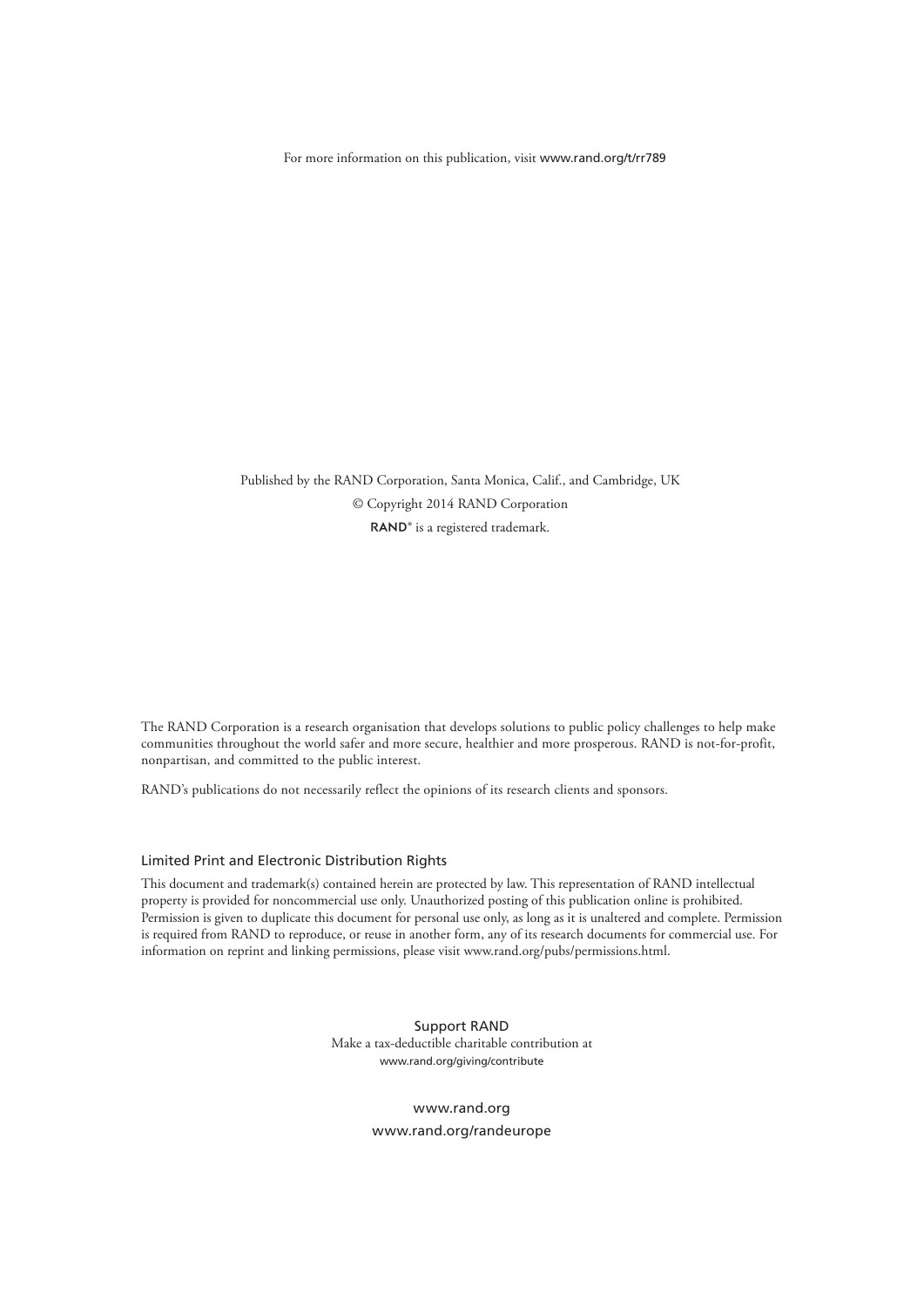# Table of Contents

| <b>CHAPTER 1</b> |                                                                                                   |                                                               |  |
|------------------|---------------------------------------------------------------------------------------------------|---------------------------------------------------------------|--|
| <b>CHAPTER 2</b> |                                                                                                   |                                                               |  |
| 2.1              |                                                                                                   |                                                               |  |
| 2.2              | A range of types of outputs provide potential opportunities for discussions on migration issues 8 |                                                               |  |
| 2.3              |                                                                                                   |                                                               |  |
| 2.4              |                                                                                                   |                                                               |  |
| 2.5              |                                                                                                   |                                                               |  |
| 2.6              |                                                                                                   |                                                               |  |
| <b>CHAPTER 3</b> |                                                                                                   |                                                               |  |
| 3.1              |                                                                                                   |                                                               |  |
| 3.2              |                                                                                                   |                                                               |  |
| 3.3<br>needs     | Methods of effective engagement with the European Commission - responding to information<br>17    |                                                               |  |
| 3.4              |                                                                                                   |                                                               |  |
| <b>CHAPTER 4</b> |                                                                                                   | Delivering a proactive approach to media and communications19 |  |
| 4.1              |                                                                                                   |                                                               |  |
| 4.2              |                                                                                                   |                                                               |  |
| 4.3              | Being proactive by publishing articles and opinion pieces and offering support to journalists20   |                                                               |  |
| 4.4              |                                                                                                   |                                                               |  |
| 4.5              | Overcoming challenges of the time and resources needed for 'continuous' media presence and        |                                                               |  |
| 4.6              |                                                                                                   |                                                               |  |
| <b>CHAPTER 5</b> |                                                                                                   |                                                               |  |
|                  |                                                                                                   |                                                               |  |
|                  |                                                                                                   |                                                               |  |
|                  |                                                                                                   |                                                               |  |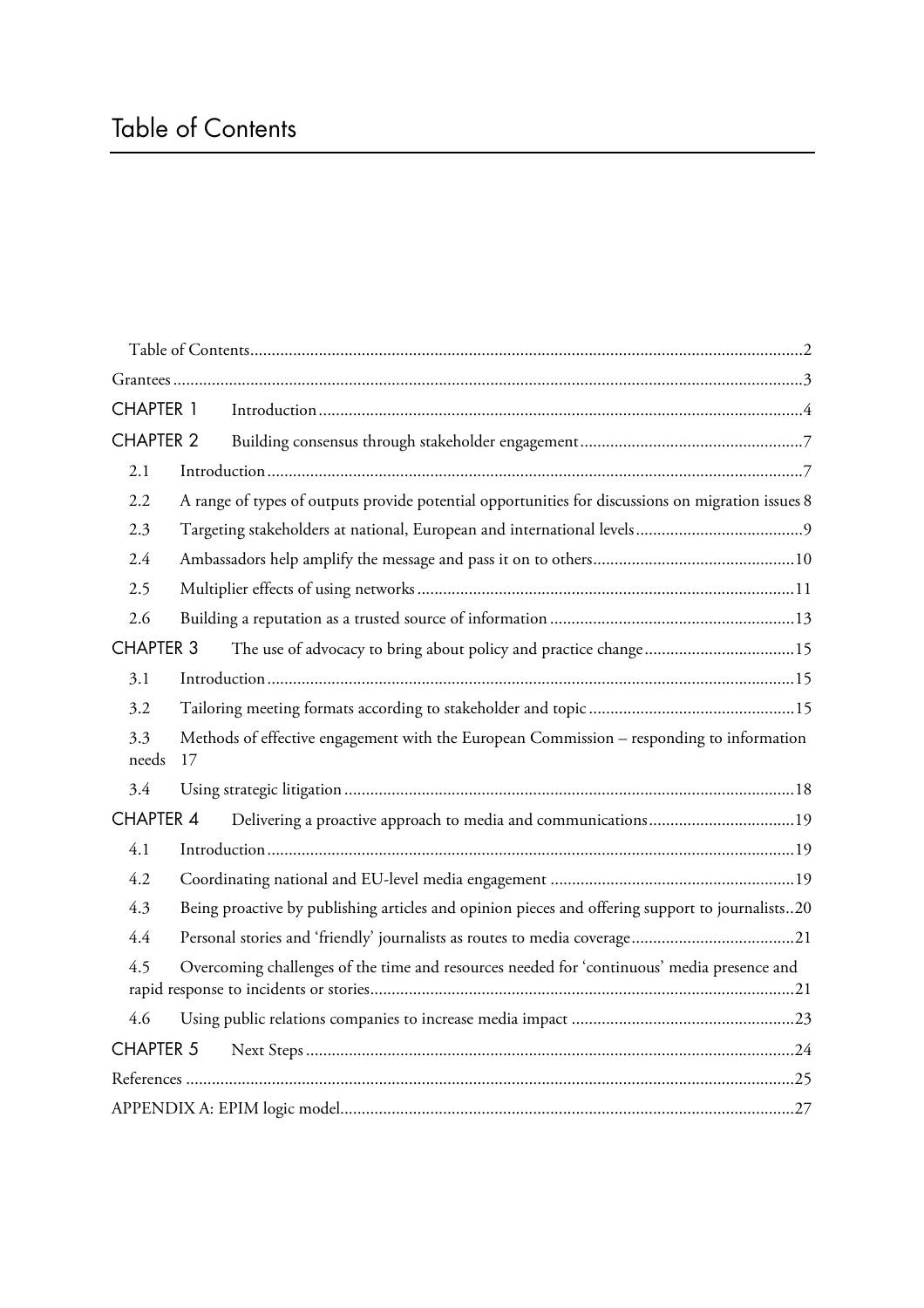# **Grantees**

| <b>AIRE</b> Centre | Advice on Individual Rights in Europe Centre                            |
|--------------------|-------------------------------------------------------------------------|
| <b>CIR</b>         | Consiglio Italiano per i Rifugiati                                      |
| <b>ECRE</b>        | European Council on Refugees and Exiles                                 |
| <b>ENoMW</b>       | European Network of Migrant Women                                       |
| <b>FRA</b>         | Flemish Refugee Action                                                  |
| <b>IRC</b>         | Irish Refugee Council                                                   |
| <b>MDM</b>         | Médecins du Monde                                                       |
| Migreurop          | Migreurop                                                               |
| <b>PICUM</b>       | Platform for International Cooperation on Undocumented Migrants         |
| <b>SIP</b>         | Stowarzyszenie Interwencji Prawnej (Association for Legal Intervention) |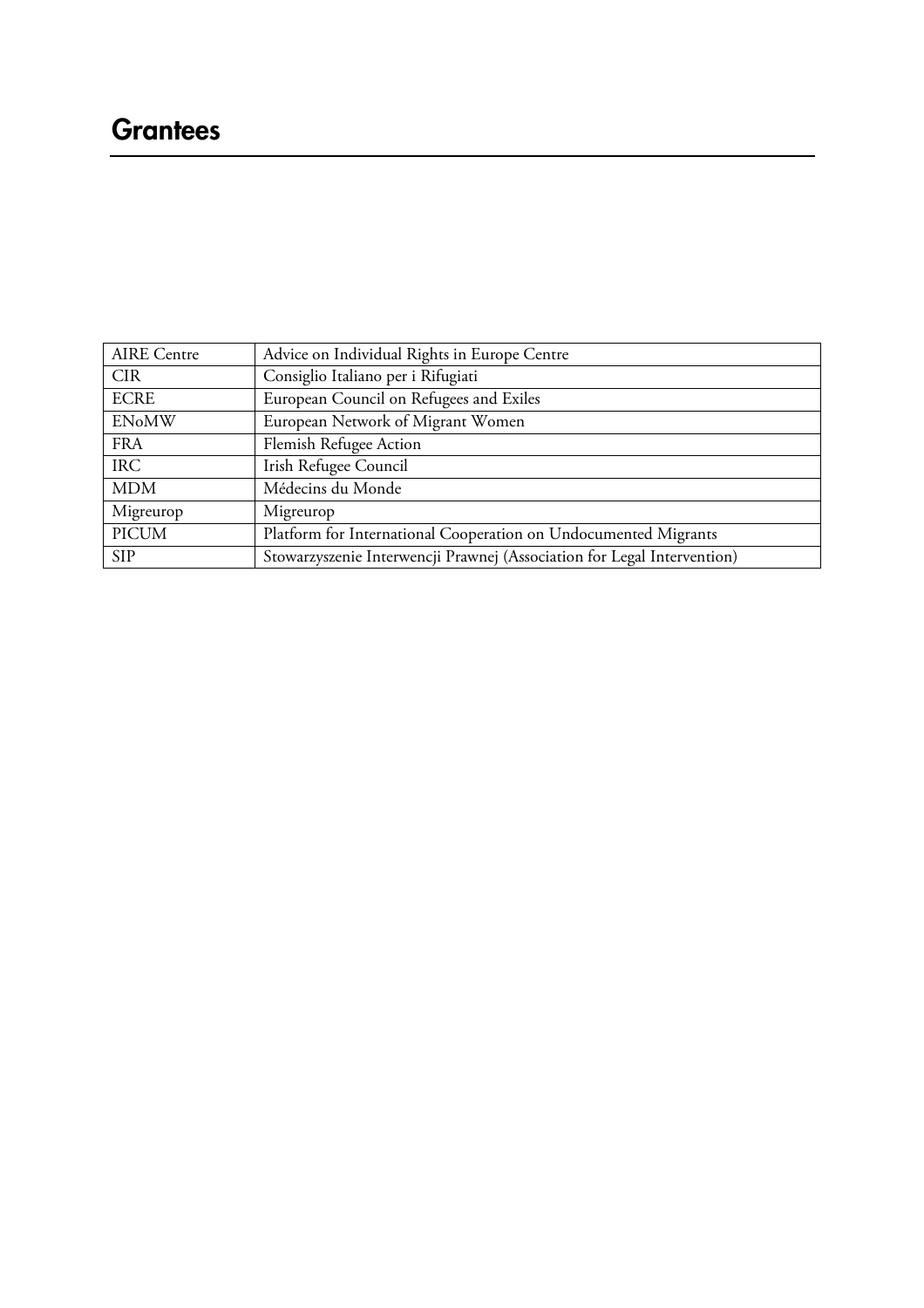This report sets out some emerging insights from the ongoing evaluation of the European Programme for Integration and Migration (EPIM) 2012-2015 programme. The activities of EPIM and this evaluation lie at the very heart of EPIM's efforts to strengthen the capacity of NGOs active in migration and integration issues, to engage with and influence decision-making at EU and Member state levels, and to do so by drawing on a rigorous evidence base, and through a pragmatic approach. Founded in 2005 as an activity of the Network of European Foundations (NEF) in a unique effort to fund European migration and integration organisations, EPIM's activities include strategic grant-making as well as networking, capacitybuilding, supporting advocacy and policy work. The Programme has now disbursed over  $\epsilon$ 3m to more than 24 grantee organisations.

Drawing on experience and learning from previous phases, EPIM's current three core areas of focus are asylum seekers, undocumented migrants, and equality, integration and social inclusion of vulnerable migrants.1 Recognising the importance of the role played by civil society, one of EPIM's key goals is to strengthen the advocacy capacities of NGOs at the European level. This goal reflects the fact that over the past decade the EU has become an important actor in the field of immigration and asylum, as well as that the majority of countries face some challenges in this area.

The evaluation, being conducted by RAND Europe, looks at the project, theme<sup>2</sup> and overall programme levels and includes formative and summative dimensions. The objectives of the evaluation are to:

• clarify accountability

 $\overline{a}$ 

- capture achievements and advocacy
- identify learning about pathways to impact
- enable grantees and EPIM to act on learning during the course of the programme

In addition to the evaluation's focus on learning about what works (in context) and capturing impacts, it also examines the contribution of the EPIM programme to strengthening capacity and enabling networking among grantees in the NGO sector. The evaluation commenced in 2012 and will conclude in 2015.

<sup>1</sup> EPIM's definition of 'vulnerable' means at risk of marginalisation, and includes refugees. UNHCR's definition encompasses, in addition to refugees, migrants fleeing economic, social and natural disasters in their countries of origin and irregular migrants in need of protection as a result of the move itself (Betts 2008).

<sup>2</sup> Asylum seekers; undocumented migrants; equality, integration and social inclusion of vulnerable migrants.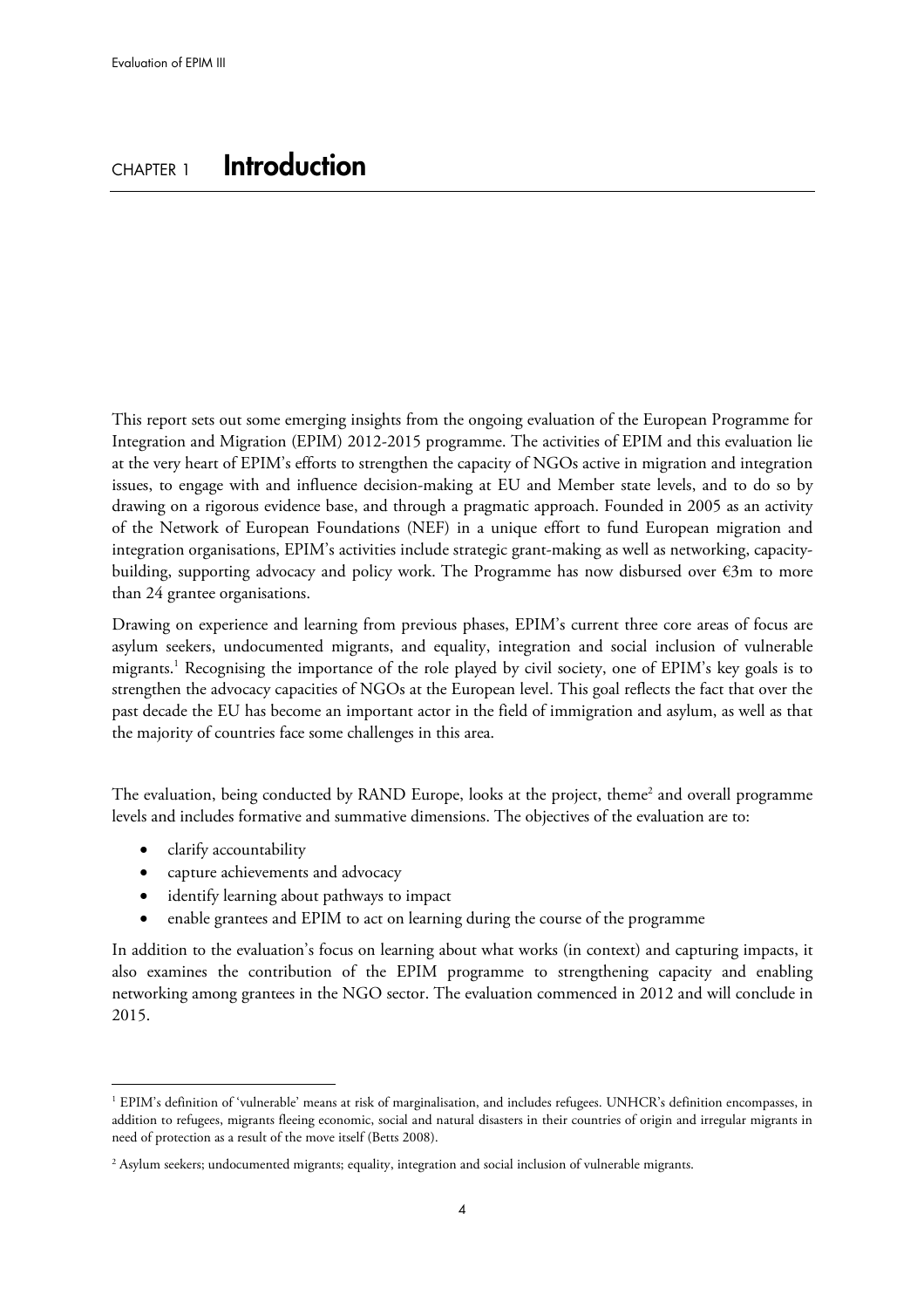

#### **Figure 1.1: Timeline for EPIM evaluation**

This report is based upon information provided to the evaluation team by the nine grantees funded by EPIM. Each grantee completed a progress reporting template in September 2013, in which they recorded ongoing impacts of their EPIM-funded project and highlighted areas for learning (both for the grantee and for others in the wider EPIM consortium).<sup>3</sup>

This progress reporting exercise was repeated in March 2014, and further progress reports will be submitted by grantees in September 2014 and March and September 2015. This approach allows the evaluation team to identify impacts in an ongoing way, throughout EPIM's 2012-15 programme. As illustrated above in Figure 1.1, it is anticipated that impacts of the grantees' activities will increasingly start to materialise towards the end of the evaluation period.

**This report is based on information in the September 2013 progress reporting templates**, completed by the grantees. The completed templates were reviewed by the evaluation team to see if any cross-cutting themes or issues could be identified. As a result of this review, three interrelated strategic issues emerged which were common to several grantees and in relation to which some emerging insights from the evaluation to date can be identified. They are:

Building consensus through stakeholder engagement

 $\overline{a}$ 

- Influencing policy and practices in the integration/migration context
- Delivering a proactive approach to media and communications

Having been identified from a review of grantee documentation, these three issues were further explored in a workshop involving representatives from each of the nine grantees, held in Brussels in June 2014. Each grantee gave short presentation, outlining a particular experience relevant to one of these three issues. The presentations were followed by a discussion of each issue, where further learning was shared between grantees. This report draws on the discussion during the workshop, to add more detail to information provided in the progress reporting template.

<sup>&</sup>lt;sup>3</sup> In March 2013 the evaluation team developed a baseline with each grantee, from which to measure the implementation and impacts of each EPIM-funded project.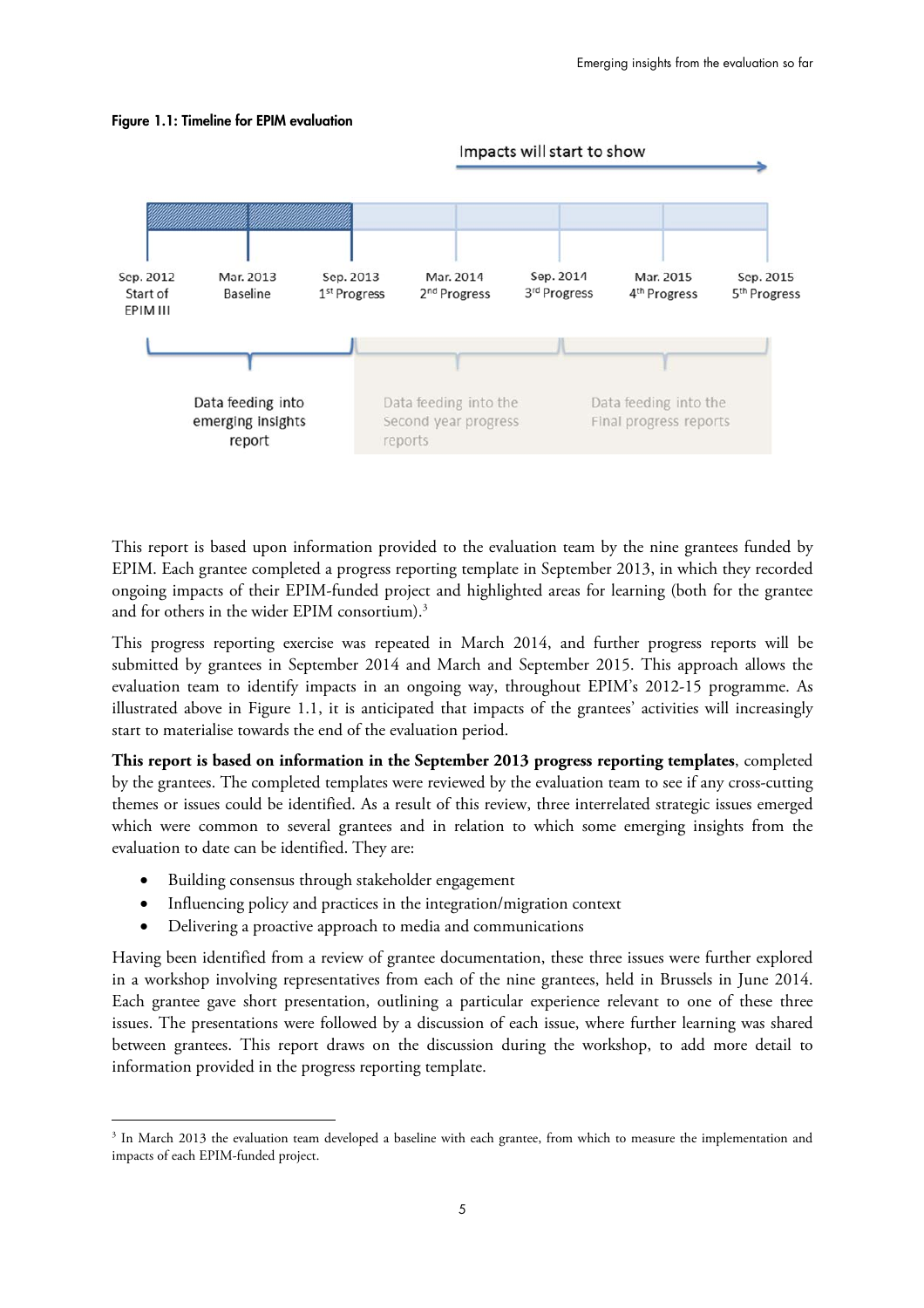This report is divided into three further chapters, each exploring one of the three emerging insights from the evaluation so far. The strategic issues and their underlying themes have emerged during RAND Europe's review of the yearly progress reports completed by the grantees. Together with the strategic issues, the themes are therefore reflective of the reports of grantees and aim to capture the diversity of grantee activity and where possible, grantee impact.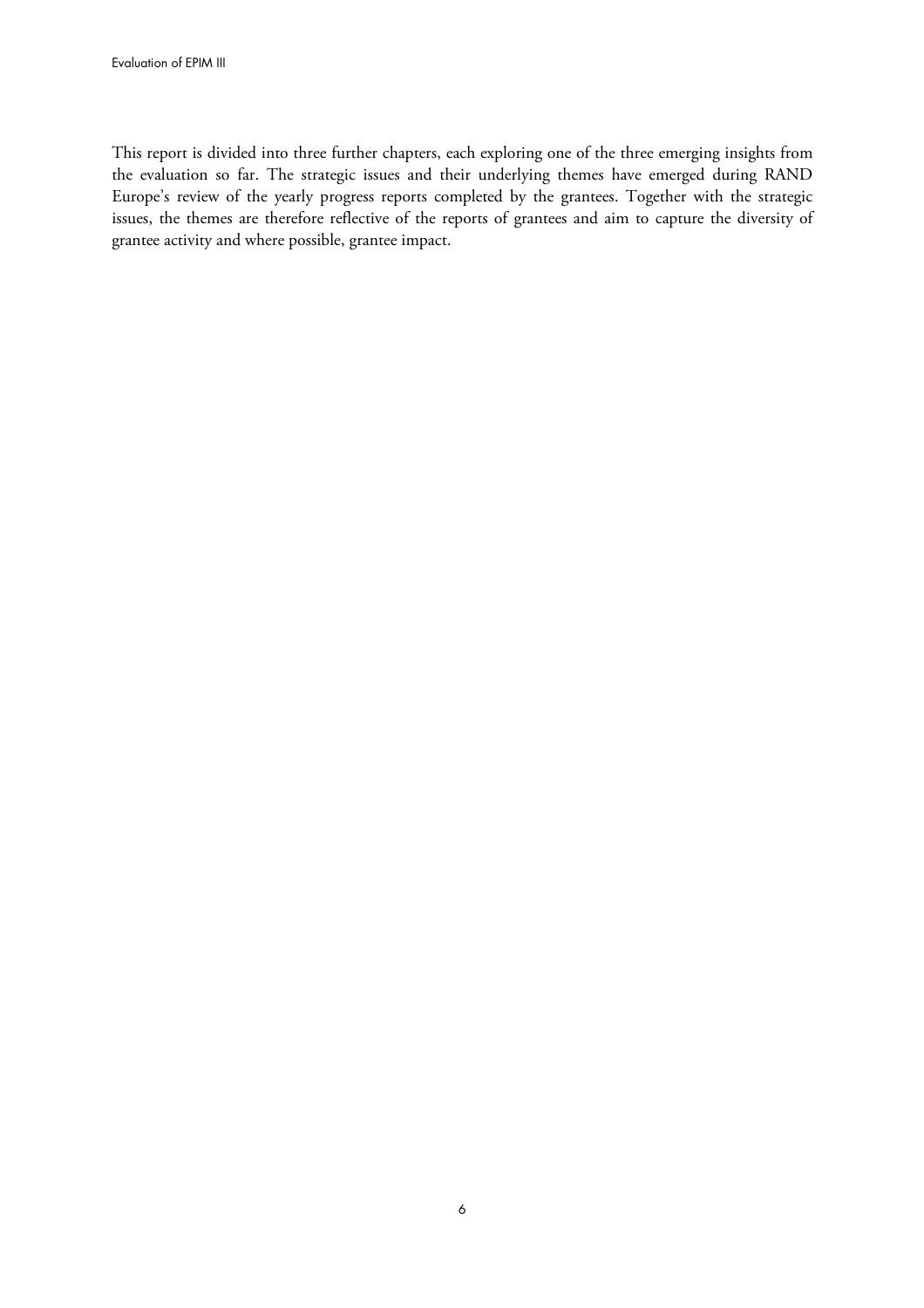#### **2.1 Introduction**

<u>.</u>

Shaping the views of policy makers at EU and national levels, and providing them with information, is central to the mission of EPIM and its grantees. The EPIM logic model developed at the outset of the evaluation<sup>4</sup> (see Appendix A) includes providing support 'to projects with clear potential to influence policy'. Similarly, the logic models of several grantees reflect this aim.<sup>5</sup> For example, PICUM aims to *'*raise awareness among EU and national policymakers of PICUM and the issues it promotes' and Migreurop outputs include *'*increased opportunities to engage with high level expertise and decision makers'. This engagement is important in its own right, but also as a first step to achieve longer-term changes in policy and practice which directly impact migrants and asylum seekers.

In their reporting templates, grantees were able to describe the ways in which they had sought to engage a range of stakeholders – including policy makers, other NGOs, and migrants themselves. Barriers to the implementation and effectiveness of these activities were noted in most of the progress reports. These included lack of awareness among policy makers about complex issues such as unreturnable migrants and on occasions, reluctance among key audiences to engage with information and messages from grantees. During the workshop, approximately half of grantees reported on the reluctance they had sometimes encountered in engaging a range of stakeholders, from border police to migrants, who might be reluctant to get involved with NGOs.

Migrants themselves can also be difficult to reach. In the experience of SIP and its partners migrants are often reluctant to access services because they fear it will bring them to the attention of the authorities. The work is further complicated by the fact that the locations where migrants can be contacted are not always safe.

However, despite these barriers and the challenges in generating evidence of impact, and even though grantees' projects are still in progress, there are some emerging examples of grantee activities which have reached and engaged relevant stakeholders. Building on activities pre-dating the EPIM-funded project, AIRE provided the European Commission with evidence on the UK's deportation policy for EU migrants who have been sentenced to over two years' imprisonment. This led the Commission to bring infringement proceedings against the UK. Similarly, PICUM reported *'*considerable exposure with highlevel stakeholders' and MdM highlight the committees, conferences and other events they have organised or at which they have been represented. ENoMW pointed to the fact that they are regularly asked for

<sup>4</sup> At the outset of the evaluation a workshop was held with EPIM funders to identify the 'theory of change' behind the EPIM III programme and to map the inputs, activities, outputs, outcomes and impacts. The logic model in Appendix 3 sets out these elements.

 $5$  Workshops were held with each of the nine grantees to develop individual logic models for each of the EPIM-funded projects.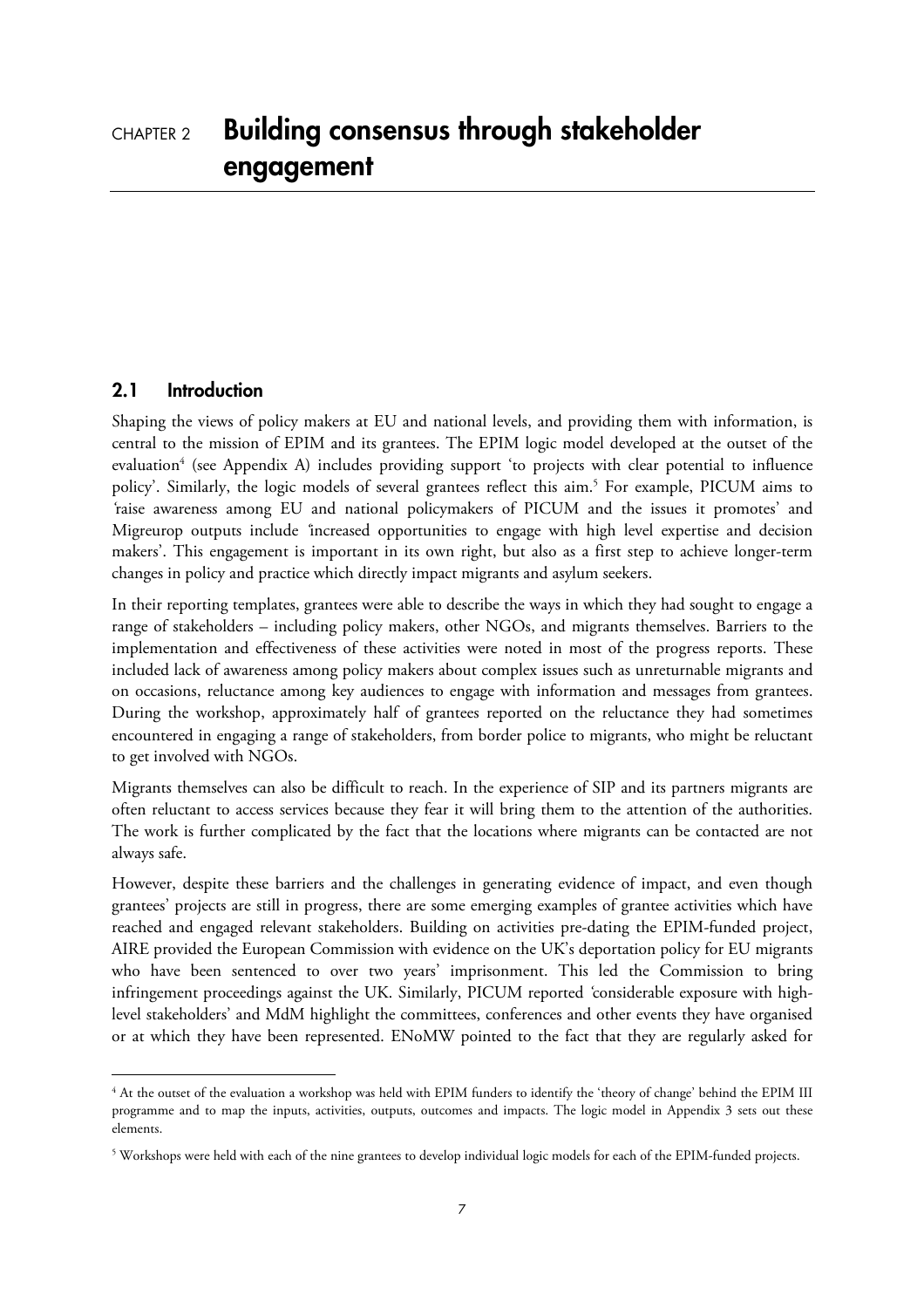inputs to policy documents as evidence of the success of their engagement with stakeholders: for example, they contributed to the Women's Rights and Gender Equality Committee's (of the European Parliament) opinion on the directive 'on measures facilitating the exercise of rights conferred on workers in the context of freedom of movement for workers'.

The following six themes may offer useful lessons for individual grantees and at the EPIM program level, regarding how to engage policymakers and stakeholders.

# **2.2 A range of types of outputs provide potential opportunities for discussions on migration issues**

The progress reports show that the products of grantees' work (reports, documents, databases and even short films) often facilitate engagement by providing a starting point for discussions, a reason to hold meetings or events, and a reason to pro-actively contact stakeholders.

For example, ECRE noted that representatives from EU Institutions such as the Asylum unit of the European Commission and the European Asylum Support Office (EASO) attended launch events for their project and annual reports, and that the launch generated a number of press articles and social media activity. Furthermore, ECRE's Asylum Information Database (AIDA)6 is of interest to the EASO because the database is relevant to the development of an Early Warning and Preparedness System. ECRE notes that an EASO communication acknowledges that information provided by NGOs about Member States' practice is one of the sources upon which the System must be built. AIDA was also mentioned in a UK House of Commons advisory note for British MPs (EASO, 2013).

Four grantees gave examples of using less traditional outputs as tools for engagement, and the use of film was mentioned several times as a way of engaging the general public and the media. Migreurop organised events in ten locations around France based on a film about their Open Access campaign. In 2012, ENoMW produced a film documentary, together with the EWL, called 'This Is My Home Now' (also mentioned below in section 2.3). ECRE provided video editing training for media officers from national member organisations involved in AIDA: 'Each participant recorded interviews with an asylum seeker or refugee and started editing it at the training'. When finalised, these were uploaded on ECRE's YouTube channel and AIDA website. Similarly, one of FRA's UK partners, Detention Action, used a professional theatre production to raise awareness of the issues related to those held in detention centres who are classified as 'un-returnable'. In both these examples the audience for awareness-raising was primarily the general public.

 $\overline{a}$ 6 AIDA aims to inform legal practitioners, policy makers, the media, researchers and the general public on asylum procedures, reception conditions and detention of asylum seekers in 14 EU Member States (AT, BE, BG, DE, FR, GR, HU, IE, IT, MT, NL, PL, SE, UK) through country reports, comparative indicators, news, advocacy resources and video testimonies. See <http://www.asylumineurope.org/>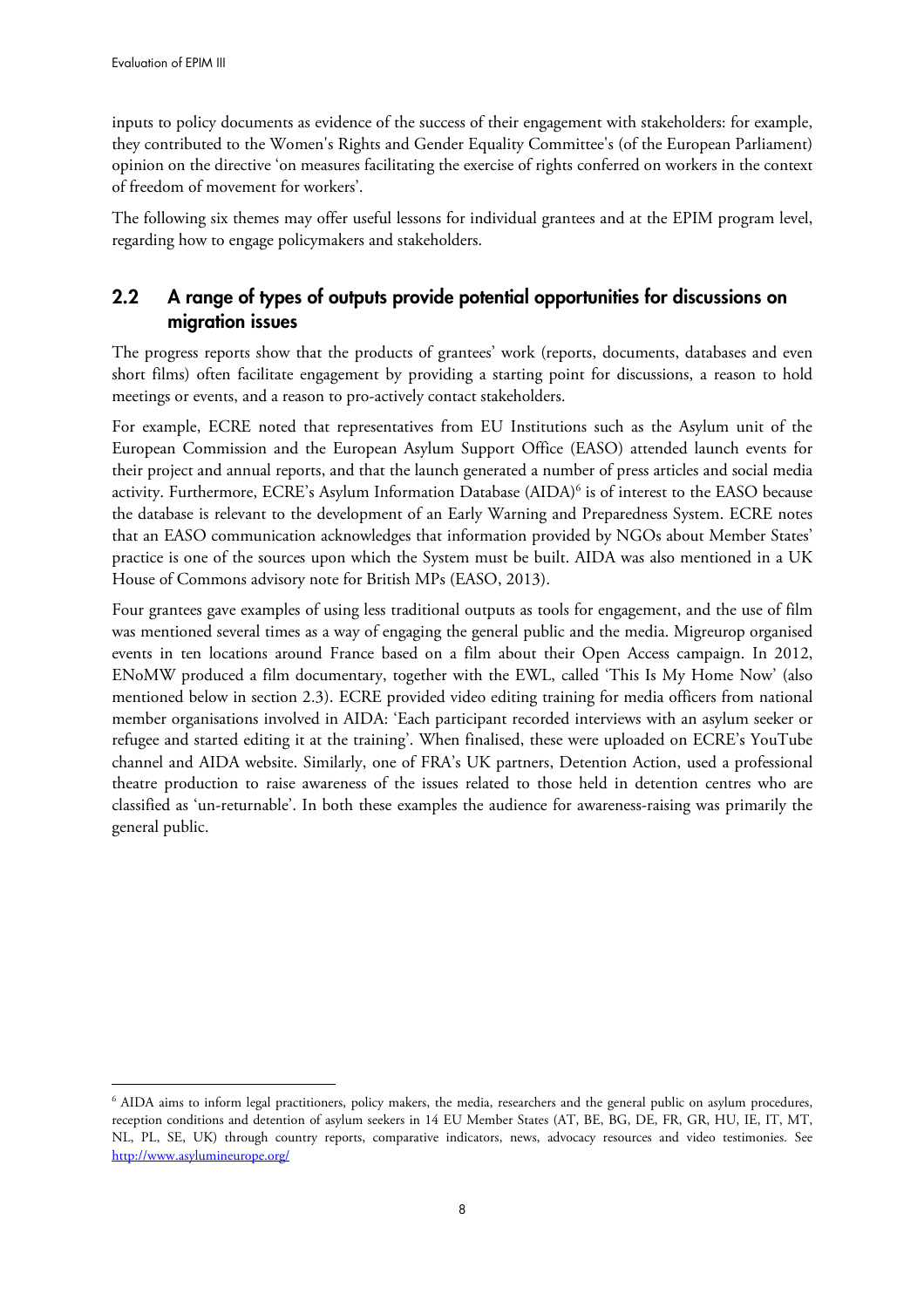#### Key lessons

- In order to implement the strategic objective of stakeholder engagement grantees can capitalise on data and reports they have produced as opportunities to engage with stakeholders.
- Engagement based on products can be through specific events which bring people together or proactively taking steps to ensure these reports come to the attention of policymakers and stakeholders, including the use of social media, traditional press, and publicising through existing networks.
- Chances for engagement may be enhanced when the outputs can be used by stakeholders in their work – for example, the AIDA database can be used by the EASO.
- For general public audiences, film, theatre and other non-traditional formats might be useful modes of engagement.

#### **2.3 Targeting stakeholders at national, European and international levels**

Engaging at different levels of policy making (national, cross-national, regional, international) can allow grantees to leverage work and findings at one level and potentially provide added value at other levels.

Given the range of levels at which policy making relevant to grantees' work occurs, grantees engage with representatives national authorities, European institutions and organisations (the European Parliament, European Commission, European Union agencies, Council of Europe) and international fora (for example, the International Organisation for Migration and the United Nations High Commissioner for Refugees). Several of the grantees work at all these levels simultaneously, and the individual progress reports show that depending on the core focus of their activities, grantees communicate with and/or inform stakeholders at national, European and international levels.

One example comes from PICUM. According to the original grant application and logic model developed at the outset of the evaluation, PICUM's advocacy strategy targets the EU level. Accordingly, most of the activities set out in the progress report are addressed at the EU level (albeit involving national members). An exception to this is a series of national events which PICUM ran in Greece. PICUM reports that 'those working in Greece considered PICUM's position as an EU level advocate as particularly beneficial to bringing about visibility and change' thus the EU focus of PICUM's work facilitated engagement with domestic policymakers and other stakeholders. However, PICUM notes that these domestic events also facilitated EU-level stakeholder engagement. Following the national events PICUM made plans to bring a number of Greek organisations to Brussels for a series of events and key meetings, worked with Greek organisations to develop targeted EU policy recommendations, organised a half-day hearing in the European parliament and arranged a series of strategic, bilateral and multilateral meetings with MEPs and representatives of the European Commission and Council COREPER II (Committee of Permanent Representatives) working group.

Another example comes from Migreurop's Open Access project, from which two examples of targeting national stakeholders can be drawn. The main target of the campaign (according to the grant application) is European policy. One of the activities reported by Migreurop relates to attempts to inform policy development on the Return Directive, and specifically to inform an evaluation of the Directive commissioned by the EC. Migreurop sent a letter to Commissioner Malmström and the head of the Unit in charge of the evaluation, providing information about national procedures and practices which are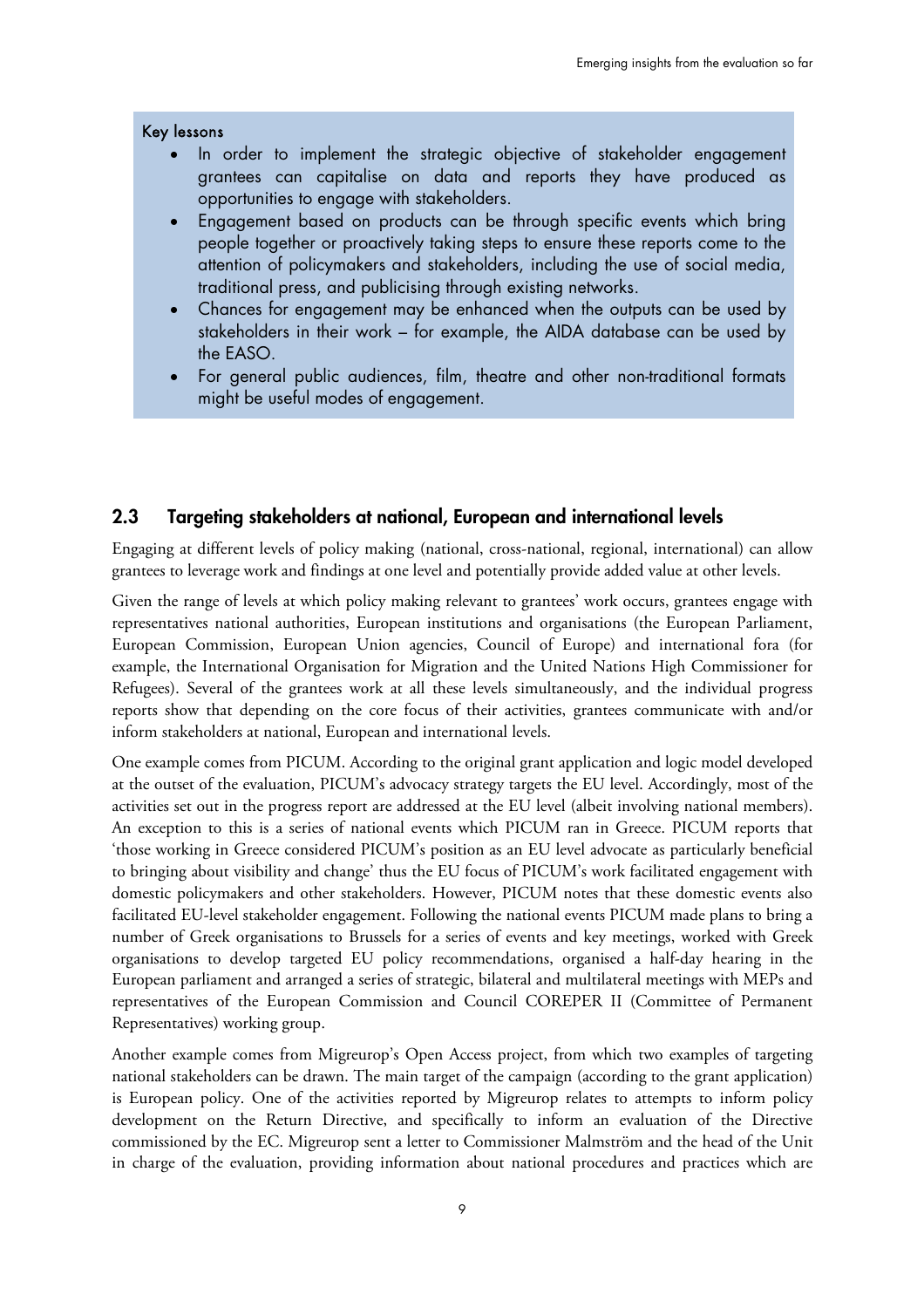non-compliant with the Directive, and the effects of the Directive on detention. Following this, a meeting was scheduled with the relevant officials at the Commission. At this meeting it was made clear that the EC's focus was not on changing the Directive, but on the application and implementation of the Directive at member state level. This caused Migreurop to 'adapt' their awareness-raising work from the European level, to a more national focus.

A related example was provided at the workshop of the importance of targeting stakeholders within relevant national-level institutions. Also under the Open Access campaign, Migreurop organises visits to detention centres. In order to gain access relationships of trust need to be built with staff at detention centres. Through both personal contacts and by explicitly inquiring into the viewpoints of staff at these centres, Migreurop has been able to establish relationships with staff, some of whom now provide Migreurop with field data. In countries where longstanding relationships have been built with staff at detention centres, visits have been easier to organise.

SIP provided an example of targeting stakeholders at the appropriate level during the workshop, as part of their work to engage with migrants. To facilitate contact, SIP cooperated with labour inspectors, Border Police, other NGOs and social workers in reception centres (who disseminated information about SIP's project among asylum seekers), in a similar way to Migreurop's work with detention centre staff.

#### Key lessons

- EU-level activities and focus can add value to work at national levels, and viceversa. Grantees might identify opportunities to coordinate domestic and EUlevel activities on a particular project or issue to maximise credibility and impact.
- Good links with policymakers at EU level allow grantees to understand where to focus their awareness raising efforts – on which issues there is the possibility for change and reform at EU-level, and where the national level is the most promising target for change.

# **2.4 Ambassadors help amplify the message and pass it on to others**

Securing the support of individuals who are well-known or influential in the field to present, publicise and promote grantees' messages can increase the chance that grantees can engage key policymakers and stakeholders. Two grantees make explicit mention of working with ambassadors in this way.

MdM provide examples of this in their progress report. They arranged for an article to be written in the British Medical Journal about access to healthcare for undocumented migrants, secured support from key individuals to retweet important messages, and asked the European Public Health Alliance to put up postings on the issue of migrant health on their website (EPHA, 2013)*.* To strengthen their advocacy efforts with real professional experience, MDM have engaged with field volunteers (e.g. doctors, health professionals, etc.) to act as ambassadors in meetings with policymakers. Field volunteers speak with an authentic voice and can draw on their own experience to deliver the message. However, as many of them are not familiar with such advocacy activities, MDM noted in the workshop that support and preparation beforehand and debriefings afterwards are crucial to help the volunteers and ensure they are comfortable with the activities and can make the most of advocacy opportunities. MdM have also successfully developed a relationship with an MEP who included many of MdM's recommendations in a report which was approved by the European Parliament in July 2013. MdM report that 'an interesting way to raise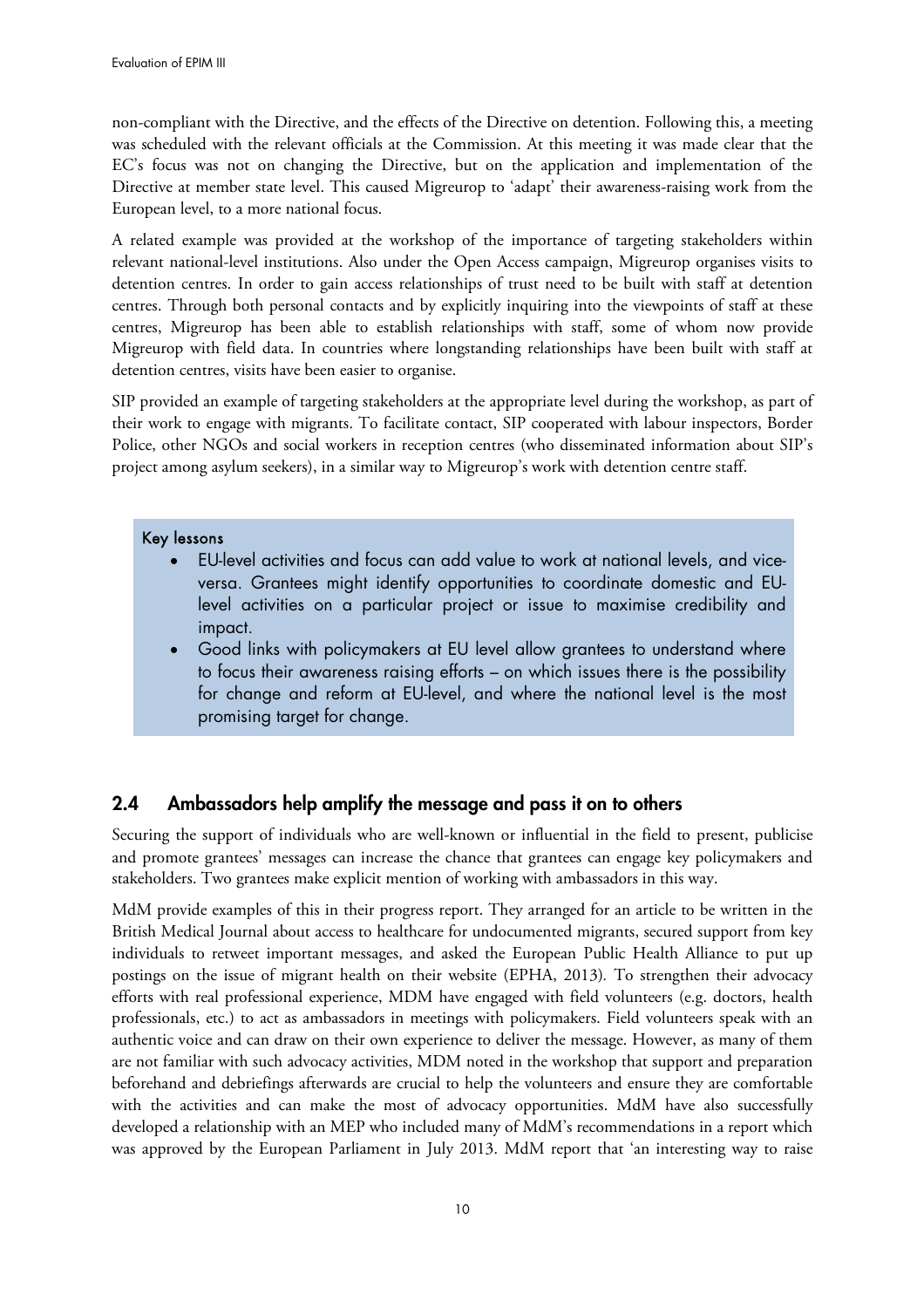awareness is to rally the support of other, more important actors whose voice is better heard across Europe'.

The engagement of ambassadors is central to one element of Migreurop's Open Access campaign. Migreurop have arranged visits to 23 different detention centres by parliamentarians and journalists. This both generates media coverage, and is intended to encourage parliamentarians to make public announcements about access to detention centres. The challenge in this method of engaging ambassadors, highlighted by Migreurop during the workshop, is that it can be very time consuming both in the preparatory stages and in the follow-up activities required.

Losing the support of ambassadors can hamper grantees' work. For example, CIR reported the consequences of the German Federal Office for Migration and Refugees (Bundesamt) cancelling its involvement in a September 2013 roundtable. CIR reported that the withdrawal of the Bundesamt 'created a domino-effect whereby the other participants in the roundtable also cancelled their participation'. CIR tried to organise an alternative roundtable with representatives of Bundespolizei and UNHCR, but both of these made their participation dependent on the presence of the Bundesamt.

#### Key lessons

 $\overline{a}$ 

- Securing support from influential individuals who have a voice and can publicise the message of grantees can be an effective way to raise awareness.
- At the same time, it is important to mitigate the risk of over-reliance on individuals or particular organisations, perhaps through developing a number of such relationships.

## **2.5 Multiplier effects of using networks**

Just as key individuals can strengthen grantees' messages, joining networks and forums can increase the range of audiences reached by awareness raising activities. Three grantees specifically mentioned benefits of membership of other networks and associations in terms of raising profile and engaging with EU decision makers. All EPIM grantees collaborate, to some extent, with other NGOs and partners.

PICUM described the gains in terms of stakeholder engagement from joining the European Year of Citizens Alliance,<sup>7</sup> and as a result of their role in creating the Social Platform on Migration.<sup>8</sup> The Platform gave a presentation to Commissioner Malmström at a joint meeting in September 2013 (Social Platform, 2013). PICUM reported that it benefitted from the high-level institutional standing of the Social Platform and as result was able to engage with Ms Malmström on issues concerning the human rights of undocumented migrants. PICUM reported:

In contributing to the development of the Social Platform's common position on migration, PICUM learnt to carefully negotiate ways to exert its influence, yet in a participatory and supportive way. Representing a broad coalition of European NGO networks, the Social Platform

 $^7$  European civil society organisations and networks members of the EESC Liaison Group have created a civil society Alliance aiming to advocate for a broad understanding of active European citizenship: the European Year of Citizens Alliance (EYCA). <http://ey2013-alliance.eu/about-eyca/>

<sup>8</sup> 'A platform of European rights and value-based NGOs working in the social sector.' [http://www.socialplatform.org/who-we](http://www.socialplatform.org/who-we-are/#sthash.phaCBAMn.dpuf)[are/#sthash.phaCBAMn.dpuf](http://www.socialplatform.org/who-we-are/#sthash.phaCBAMn.dpuf)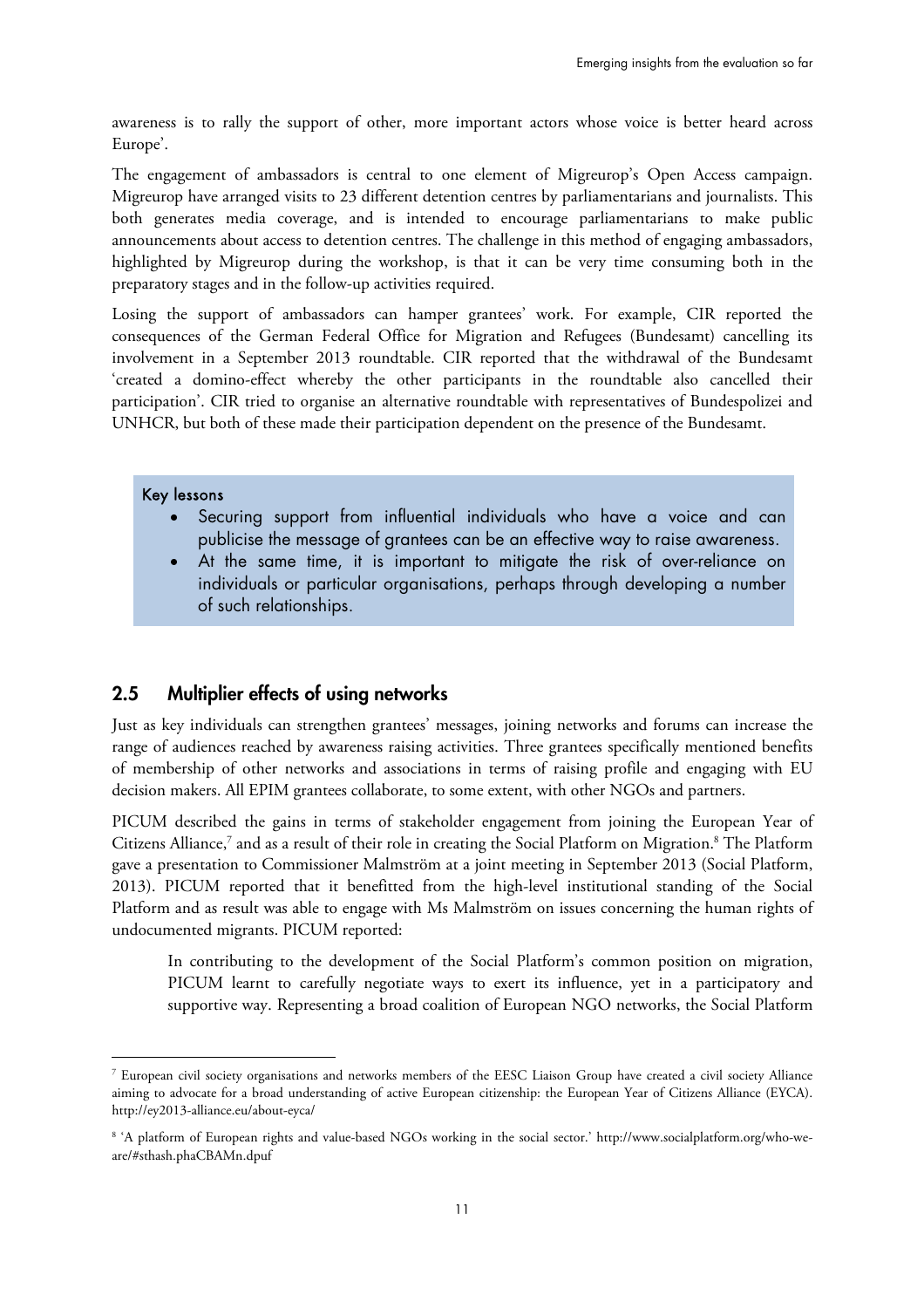$\overline{a}$ 

has very much become the 'to go to' civil society voice in Brussels on many issues. The release of this joint position paper has now opened several significant opportunities for Social Platform.'

PICUM also point to their engagement with the European Anti-Poverty network as having *'*increased understanding amongst several national organisations working on anti-poverty initiatives about the policy framework serving to push migrants into destitution.'

ENoMW also mentioned that they were a member of the Social Platform, and as a result had made contributions to the Platform's response to the Commission's consultation on the Post-Stockholm Agenda.<sup>9</sup> ENoMW noted that 'contributing to the Post-Stockholm Agenda is key groundwork ... to ensure that we can be as ambitious as possible and make as much progress with our advocacy in the next five years'. Contributing to the response of the Platform (rather than responding as an individual NGO) was more time-effective for ENoMW and gave greater weight to their message.

MdM noted that they had learned the importance of coordinating advocacy with other EPIM-funded NGOs and describe how they use their membership of a number of networks to increase the dissemination of their messages. For example, they presented at events organised by the European Public Health Association, and actively participated in a European Public Health Alliance conference (including contributing to a joint declaration on access to medicines).

To strengthen their message a number of grantees, such as PICUM and ENoMW have brought together a range of stakeholders to speak on an issue with one voice. During the workshop, PICUM reported on their experience of building a coalition of 38 European and international migrants' rights and children's rights organisations to sign a joint letter to the European Council, with the objective of influencing the Council Communication on future justice and home affairs policies, and ensure the adoption of a more coherent and rights-based policy approach towards migrant children.

One of the most challenging aspects, as reported by PICUM, was achieving consensus across the different organisations, each of which had their own priorities, in a timely way. Gaining sign-off from all partners took a considerable amount of time (especially in the case of some larger 'established' organisations where approval was needed from different levels of management). Another risk was that incorporating the preferred wording and key points of all signatories could obscure the main message. PICUM reported that an element of successfully delivering the letter was to take time to listen to and negotiate with each signatory to secure support for uniting behind a key message.

A different but related example comes from IRC who reported at the workshop on an approach for engaging with policy makers to ensure buy-in to their reports. Selected policy makers were asked to read and comment on ICR reports before they were published to generate a sense of engagement and thereby create possibilities for IRC to work more directly with policy makers. In some instances, those invited to comment on pre-publication versions of reports were from institutions which had previously been criticised by IRC. By taking into account comments (where appropriate) IRC were able to improve the content of their reports and ensure that their key advocacy messages were tailored to their intended audiences. One challenge was managing the expectations of those invited to comment as to how much scope there was to change report content. To maintain relationships, IRC responded to explain why certain suggestions were not incorporated. For the future, IRC noted that they will be clearer in how they communicate with policy makers to manage expectations and to clarify that certain elements of content (e.g. research findings) cannot be altered.

<sup>9</sup> The broad framework centring the next five-year plan with guidelines for DGs Justice and Home Affairs.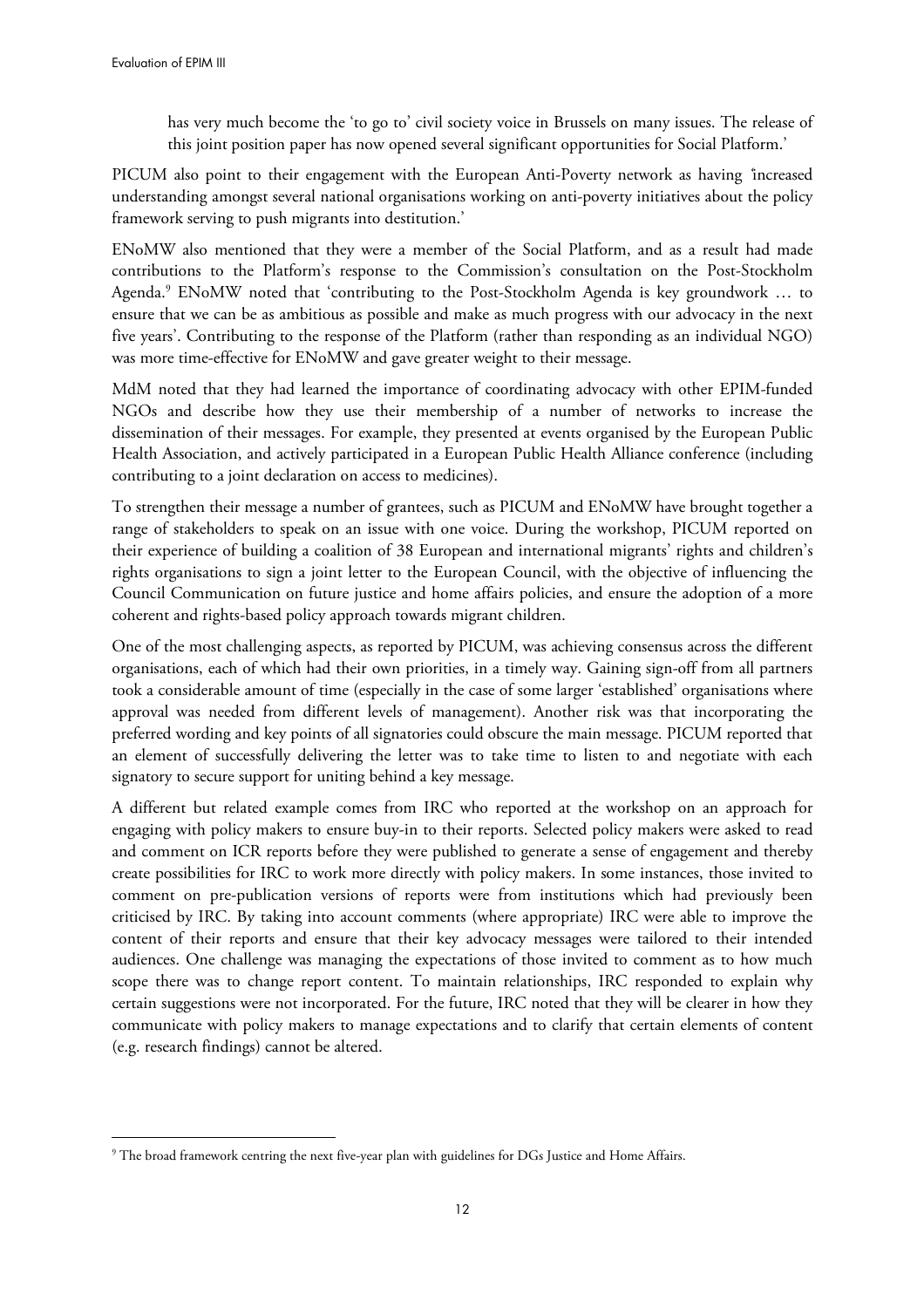#### Key lessons

- Networks and partnerships can be used to publicise key messages so that they reach a wide range of audiences.
- Networks can provide links to key officials in EU institutions, for example press and communications officers.
- Networks add value because they demonstrate that a particular point is more broadly supported than just by an individual NGO or grantee.
- Building large coalitions of organisations and stakeholders can be powerful way to communicate a message.
- However, reaching consensus within a large coalition is time-consuming and requires extensive communication with all parties involved to retain engagement and to avoid estrangement.

#### **2.6 Building a reputation as a trusted source of information**

Some of the grantees see the provision of accurate information to migrants, policymakers and stakeholders as a central part of their role.

In relation to engagement with migrants as key stakeholders, in the workshop SIP observed that a way forward could be the approach adopted by their project partner Menedek, who combine the provision of legal advice and other social services to migrants. Delivering a trusted and reliable service and providing tangible help provides a route to contact and engagement with migrants.

At the national level, ECRE had received feedback and examples of the use of their national reports by experts and lawyers. The AIRE Centre believe that they are seen as an 'important provider of information regarding the legal status of migrants' among stakeholders at the Commission, Politicians and NGOs', as well as the media. Stakeholders have incomplete knowledge on this technical topic and turn to AIRE for information. For example, the AIRE Centre were contacted by an official from the European Commission about the UK's policy of automatically issuing deportation orders to EU migrants who have been sentenced to two or more years' imprisonment. AIRE also capitalise on their expert knowledge through running training sessions, and these have been attended by NGOs and agencies such as local councils and housing providers in the UK. AIRE report that they have been able to use training events with stakeholders as a means of building networks and as a springboard for EU advocacy work.

ENoMW describe how their first-hand experience of the daily issues and challenges migrants face lends weight to their inputs:

Every member [of the European Network] has first-hand experience of migration … starting there, we become credible interlocutors on broader topics, even those we are not currently focusing on in depth. On some of the more divisive and controversial topics, such as policy developments concerning prostitution, anti-trafficking, or violence against women, the authenticity of us being "migrants speaking for migrants" proves key in our voice being foregrounded – of course this is then substantiated by genuine expertise.

To gain acceptance among ministries and policy makers as a credible source of information, CIR reported during the workshop on their efforts to remain impartial by stating clearly what the shortcomings of policies are and by suggesting solutions. It was noted in the workshop that CIR explicitly tries not to exaggerate their messages in order to remain credible. It is in part due to this that CIR has been asked to provide training to border police.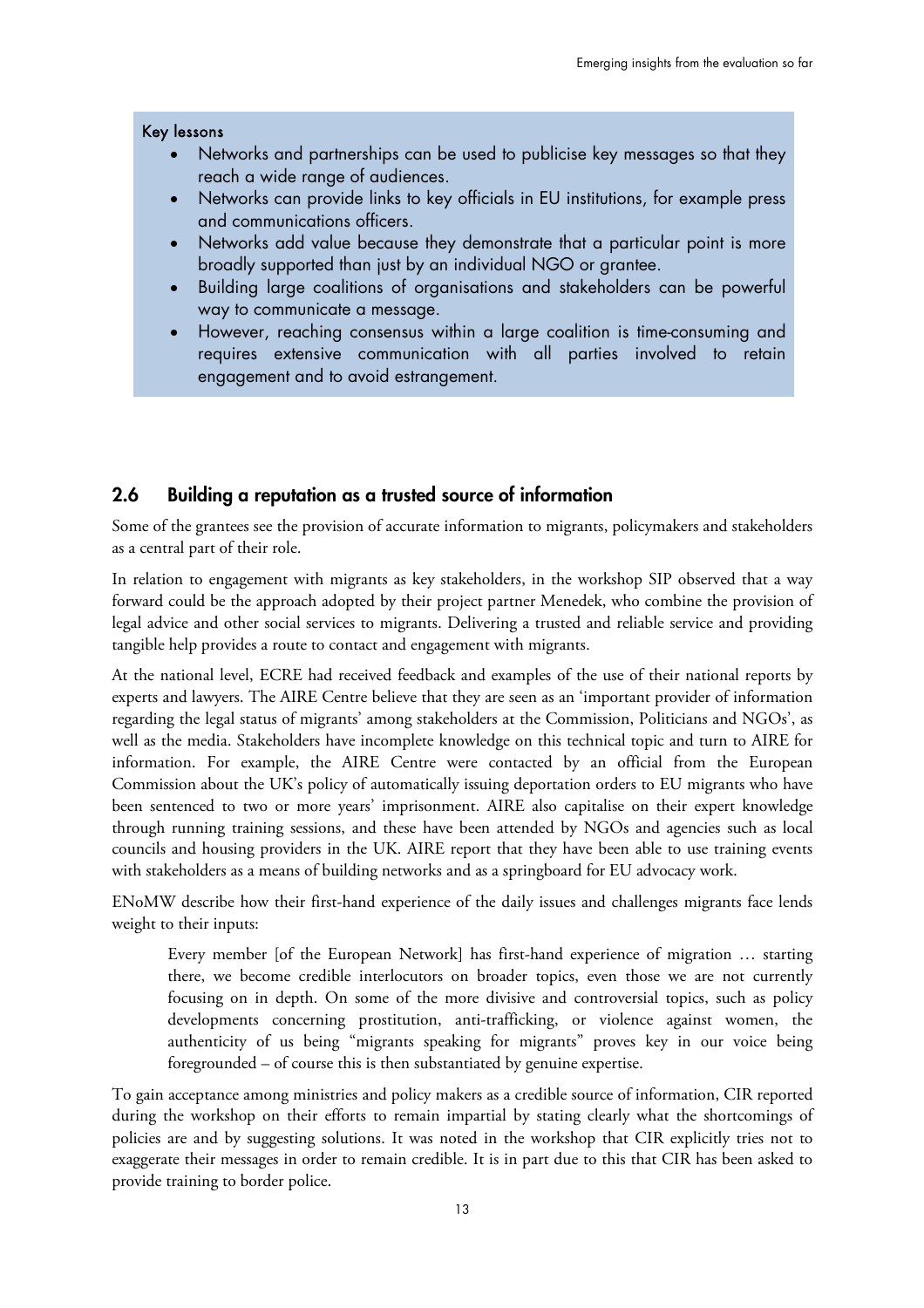Another way of enhancing the extent to which grantees' provide robust and trusted information is to integrate inputs from partners. For example, AIRE reported that a document prepared for the European Commission on the scope of Article 7(3) of Directive 2004/38 benefited from several partners' involvement – both in terms of technical knowledge and because the partners leant their reputation to the document. Similarly, CIR report that they had collaborated with partners (for example, ECRE) in making approaches to EU stakeholders. CIR believe that as a result of this effort, they and their consortium partners are increasingly seen as reliable sources of information (by lawyers, European institutions and other NGOs).

Not all grantees are proactively approached by policy makers in the way CIR has been, but Commission consultations were mentioned in several grantees' progress reports as an opportunity to provide specialist knowledge to policymakers. For example, SIP found that the best opportunity to influence legislation lies in participating in the consultation process (e.g. in the drafting of law on aliens).

#### Key lessons

- Grantees should capitalise on the knowledge they have which policymakers do not.
- Most commonly this is 'on the ground' information about experiences of migrants and asylum seekers, but might also stem from legal expertise.
- A grantees' reputation might mean they are pro-actively approached for information by policymakers.
- Consultations on proposed policy change are a key way in which grantees are able to use their knowledge to inform policymaking and demonstrate their expertise to policymakers.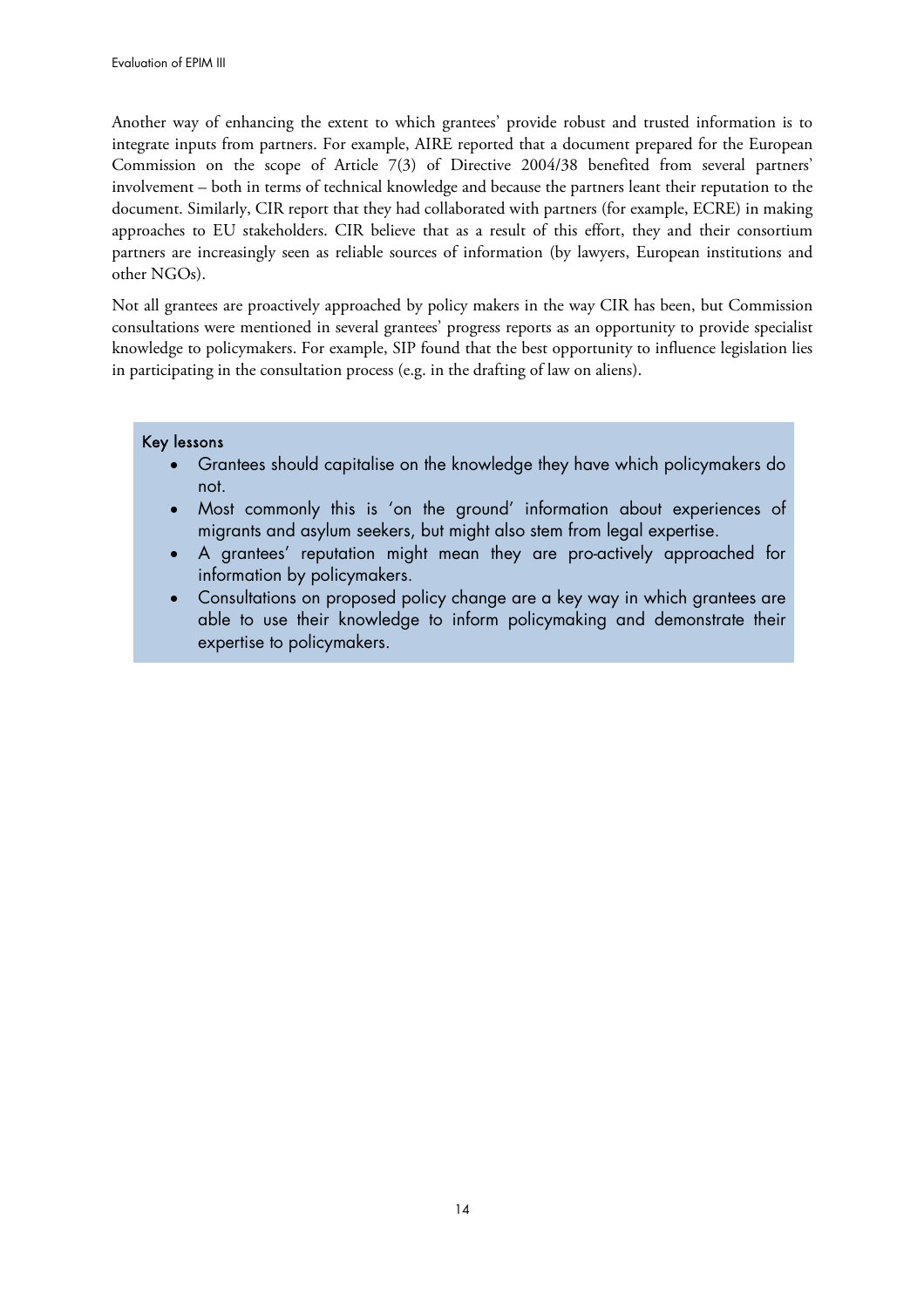## **3.1 Introduction**

This section discusses the methods by which grantees have achieved success with delivering changes to policy and practice. For most grantees making, or at least contributing to, a change in migration policy and practice is the desired impact towards which they work. As this report covers the first year of grantee activities it is likely to be too early for any of these impacts to have already been achieved as a consequence of the work undertaken under EPIM III. Still, the efforts to generate changes in policy and practice are already underway, and one of the main means to do so is advocacy.

Advocacy here refers to grantee activities directed at bringing about change on a specific issue or area of legislation. The diversity of grantees funded and the different activities that they are undertaking means that advocacy efforts are similarly diverse. All advocacy activities however, aim to contribute to changes in the ways in which different countries treat, or procedurally deal with, asylum seekers, undocumented migrants, or vulnerable migrants. As changes to legislation are often crucial to fundamentally alter policy and practice, the vast majority of the advocacy efforts are directly targeted at policy makers at various levels.

In their progress reports, grantees highlighted a number of ways that they believed that they were making progress and achieving impact through their advocacy work. These included organising and conducting meetings in particular formats, methods of effective engagement with the Commission and deploying strategic litigation. Each of these is discussed briefly below.

# **3.2 Tailoring meeting formats according to stakeholder and topic**

The use of different kinds of meetings was mentioned by several grantees and was noted to be achieving some results in terms of bringing about changes. A range of views were articulated on how meeting size, format and organisation can impact and effect change in policy or practice.

Two grantees described how private meetings with stakeholders were most effective when the issues under discussion were particularly sensitive. It was noted for example by CIR that having a relatively private meeting with key stakeholders seems to work best when the issues are politically charged. Policy makers were potentially less concerned about their participation in such meetings when the numbers of people involved was smaller.

IRC noted during the workshop that in order to overcome reluctance by both policy makers and migrants, it is sometimes necessary to 'move into the shadows'. Grantees have many audiences for their work, some of whom hold very different viewpoints on migrant issues. For example, being seen to be working with policy makers might mean migrants are less likely to engage with a grantee, yet campaigning too openly against certain policies may harm the ability to influence policy makers. To balance these pressures and ensure that an impact can still be achieved, it can sometime be necessary to avoid publicity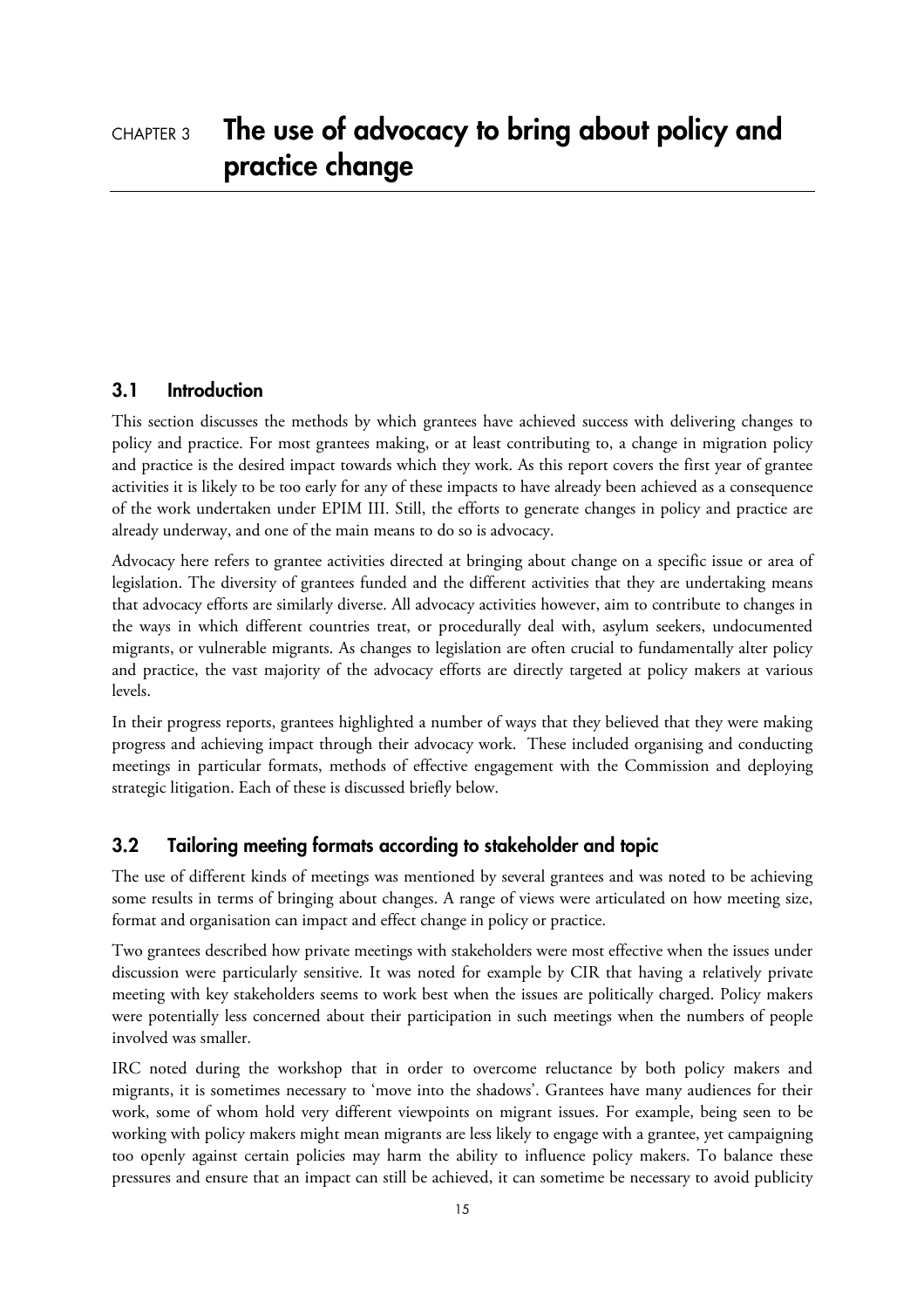and work in the background. ECRE similarly noted that politicians may want to work with NGO's and make use of their knowledge, but do not want it known more widely that they have done so. Balancing publicity with diplomacy is therefore a crucial element of working with a range of stakeholders.

Roundtables are considered useful modes of engagement by several of the grantees. CIR has organised a series of roundtable meetings. Feedback received by CIR from attendees at these events indicated that this kind of meeting format is considered, by some stakeholders, to be more useful than larger conferences. This was because roundtables typically involve a smaller number of qualified experts which 'allows highquality and franker discussions'. Roundtable-type events were thought by the grantees to be particularly well-suited to dealing with sensitive topics which were best discussed face-to-face.

The AIRE Centre also reported on roundtable events they had hosted for UK policy makers. Following a roundtable event in July 2013, they were approached by representatives of an influential think tank in the UK – the Institute for Public Policy Research – to investigate potential joint work. IRC mentioned that these smaller meeting settings created an opportunity for capacity building, for example, among legal professionals working in the migration field. Discussion groups involving small numbers of attendees provided a safe and relatively confidential forum for participants to exchange views and discuss the ongoing challenges of particular aspects of their professional work in the sector.

Regardless of the type of meeting undertaken, several grantees (AIRE, CIR, MdM, Migreurop) mentioned the importance of following-up after meetings and activities to sustain and develop stakeholder engagement. For example, CIR believed that it was helpful to follow up discussions with stakeholders such as MPs by providing ad hoc papers on related issues to help to inform and guide their ongoing thinking. SIP advised that any meetings with a key stakeholder should be followed by email exchanges, (for example, following a meeting they contacted the National Immigration Authority with information about the Directive and project services).

FRA made use of lunch meetings with politicians to inform them about the issue of unreturnable migrants. Each lunch meeting hosted one politician who was provided with a range of materials (for example, a Dutch translation of the stories of five migrants and summary of findings from a research report). Following these lunch meetings (although we cannot say whether this was directly as a result of these meetings) the Green Party and the Christian Democrats called for measures to improve outcomes for migrants (such as residence permits).

Finally, two grantees mentioned how interviews, primarily to gather information, had led to follow-on opportunities for advocacy. IRC reported that it successfully influenced a key stakeholder 'as a result of conducting an interview with them to inform the project'. As a result, this stakeholder supported IRC by advocating that they should receive state funding. CIR found that their contact with the border police at Rome airport through an interview generated an opportunity for CIR legal officers and doctors to provide training to the police on issues such as the identification of asylum seekers, unaccompanied minors and victims of torture. They remark that 'This is a great opportunity to train police on fundamental rights'*.*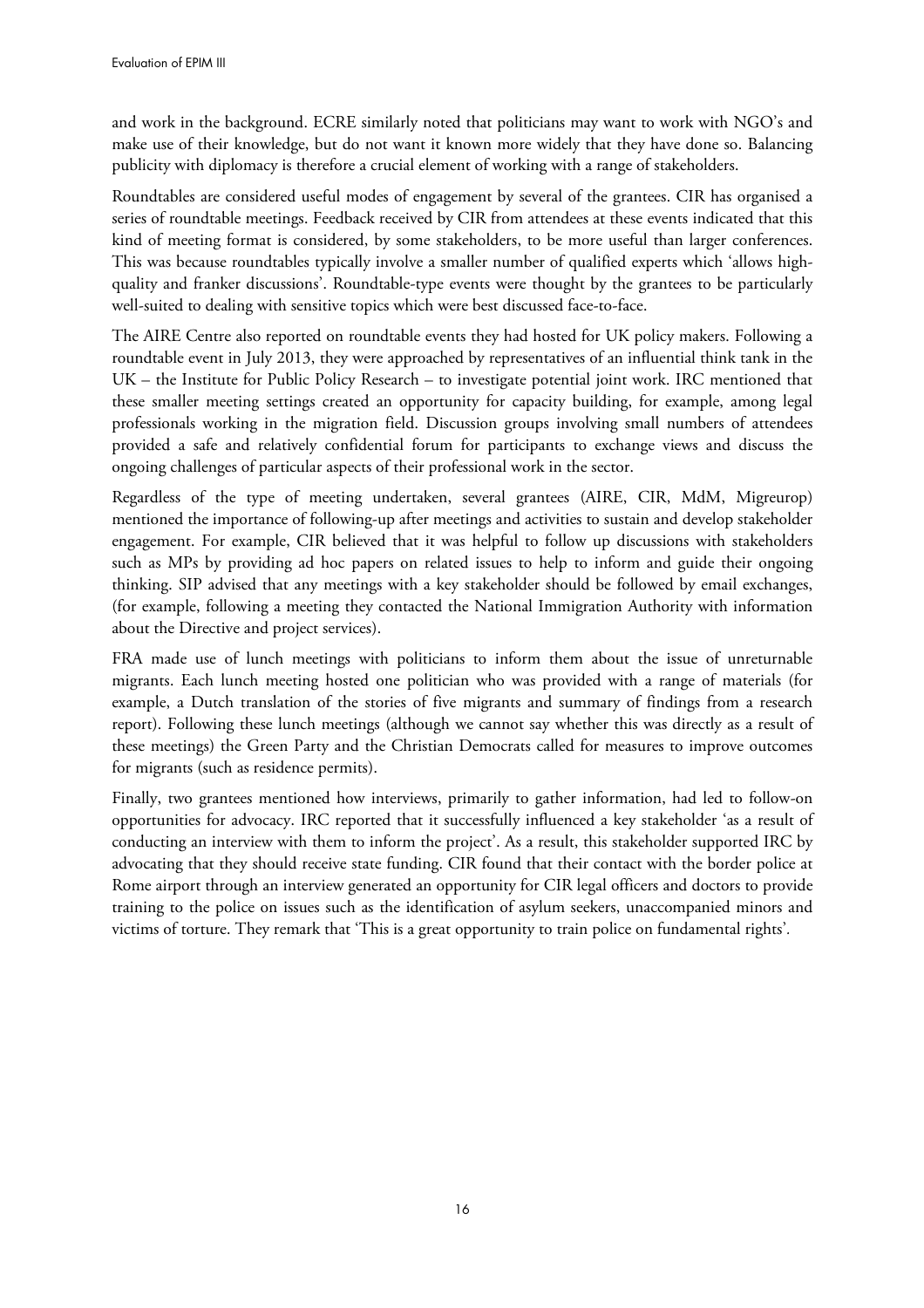#### Key lessons

- Conducting a variety of different types of meetings in a range of formats can offer specific benefits for grantees when trying to engage stakeholders.
- Smaller settings and groups can offer stakeholders an informal and relatively 'safe' discussion forum. These can also facilitate ongoing relationship-building.
- Meetings involving stakeholders present an opportunity for follow-up interactions initiated by grantees to provide notes, materials, articles, summaries etc.

## **3.3 Methods of effective engagement with the European Commission – responding to information needs**

Some grantees described the methods that they had deployed to engage effectively with the European Commission and maximise the chances that their voices were heard and taken into account. PICUM noted that they continue to search for effective ways to engage the Commission, as even with funding from DG Employment under the PROGRESS fund to support EU networks active in social inclusion and anti-poverty initiatives, they have found that simply writing to the different Directorates General can produce limited results.

Using their project consortium and drawing on the specialist knowledge and expertise of partners was noted as important by grantees (also mentioned above in Chapter 2) in positioning themselves to respond to the information and consultation needs of the European Commission. Migreurop noted that it was a useful approach for them to have working groups that operate thematically, as this creates new ways for members to engage in different parts of the project.

Providing a useful tool for the European Commission to access the data that they might need was noted by ECRE to be working well for them with their AIDA website. They observed, however, that for the Commission it seems to be very important to focus on what actually is working within the systems, as well as what is not. For example, they say:

As regards the AIDA annual report<sup>10</sup> some remarks were made by Commission officials on the fact that [an] emphasis on what is not working in Member States and the limitations of the new legal framework may not be helpful in the implementation of the Common European Asylum System from an advocacy perspective. Such remarks ignores the many examples of good practice that have been included in the annual report but raises the need to look into the way the findings are presented for next year's report.

 $\ddot{\phantom{a}}$ 

<sup>10</sup> ECRE (2013)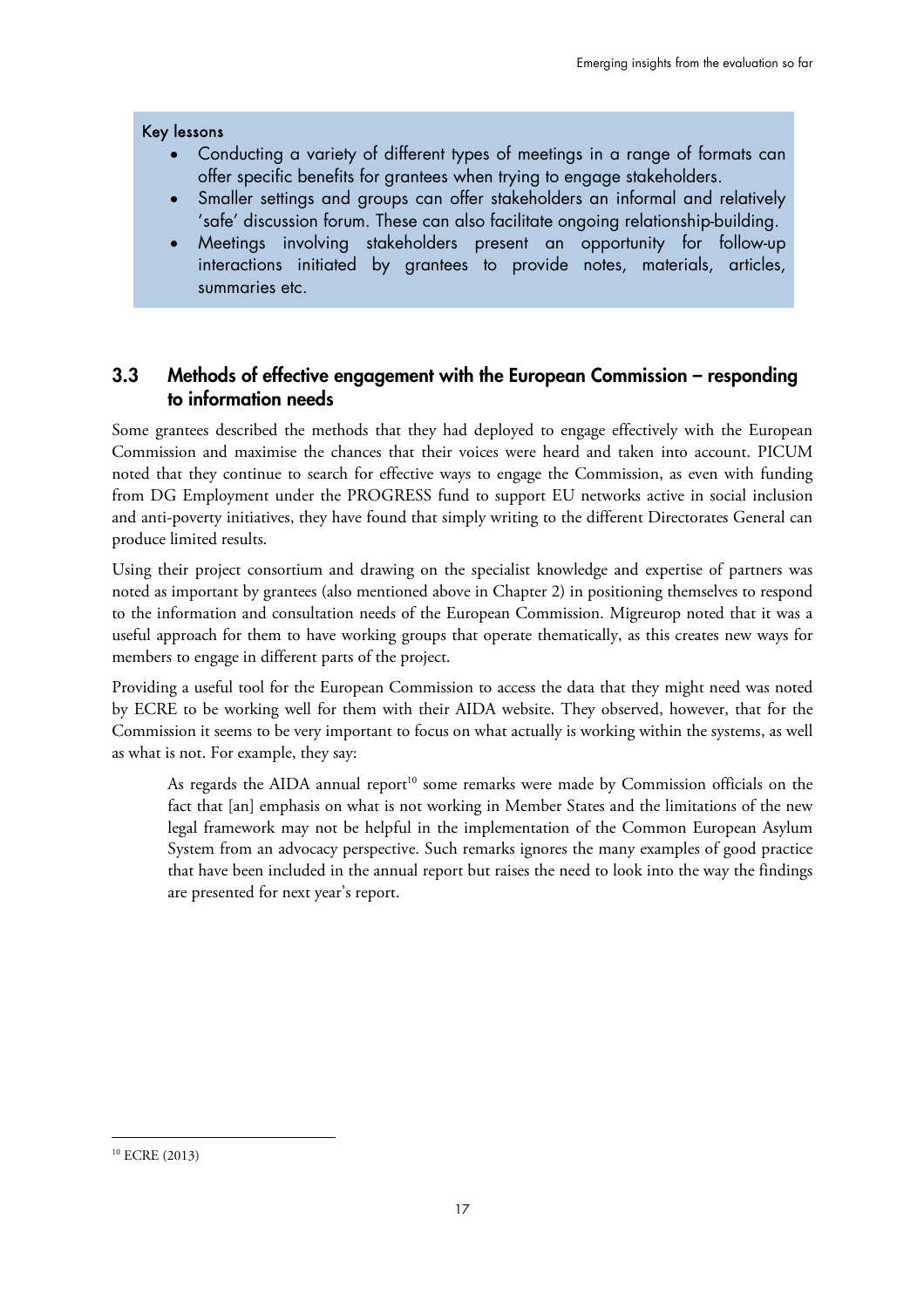#### Key lessons

- Developing a specialist profile and being supportive and responsive to the European Commission can generate engagement.
- Promoting a tool that policy makers and other stakeholders might find useful can help to build engagement.
- Apart from highlighting areas for improvement, emphasising what is working well can be important in relationship-building with the Commission.

## **3.4 Using strategic litigation**

Several of the grantees use strategic litigation to effect policy and practice changes in the migration field. The concept of strategic litigation refers to selective pursuit of legal action to challenge the legality of a particular policy or practice. Most grantees who mention this approach believe it can be effective, although acknowledge that it is complex, requires specialist knowledge and skills and can be slow and expensive. AIRE has developed a common approach to strategic litigation that is shared between their project partners and made available to non-partner NGOs. The framework helps partners identify cases which have potential for strategic litigation – i.e. test an important legal principle or provision. They found that using a common framework for selection of strategic litigation helps to:

- build confidence in decisions about which cases to take forward;
- ensure that all aims of the project are met;
- identify and address any gaps in the work / identify stakeholders who can make or contribute in making changes in legislation and practices;
- make fair and efficient decisions on how to spend money.

This common approach has also generated synergies and complementarities with related AIRE strategic litigation projects on promoting EU law and ECHR rights of Roma communities (funded by the Strategic Legal Fund and the Joseph Rowntree Trust respectively). Other grantees using strategic litigation include IRC and SIP.

AIRE noted in the workshop that it is preferable, although not essential, to select cases for strategic litigation which are 'strong on facts'- have a story which is easy to tell and which appeals to the public.

#### Key lessons

- Strategic litigation can be a slow and expensive approach to bringing about legislative change – but can be effective.
- The use of strategic litigation can result in challenging laws and their application, which can directly affect policy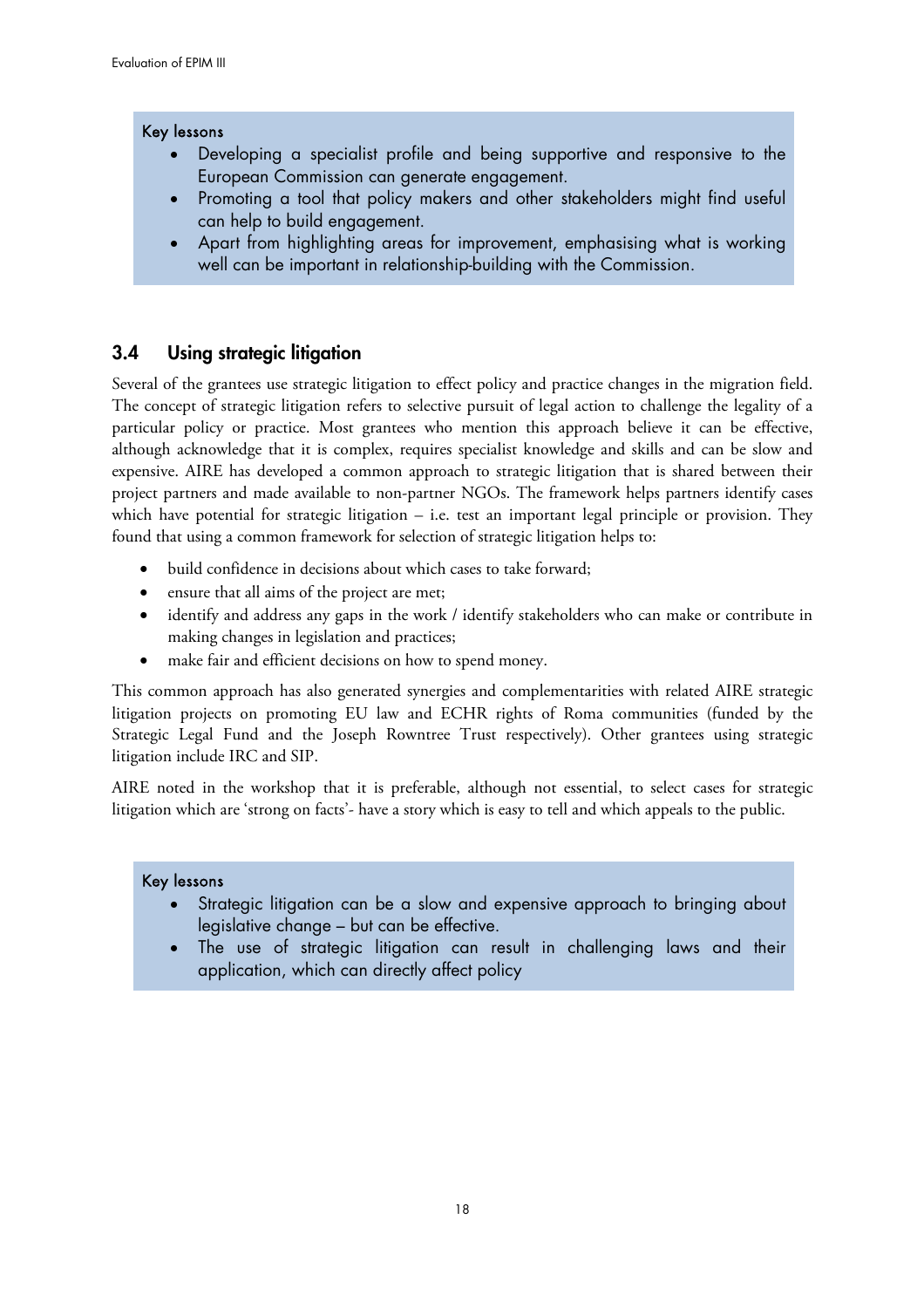## **4.1 Introduction**

The media, to some extent, plays a role in the activities of all EPIM grantees. For example, ECRE's logic model includes a group of media-related activities such as launching annual reports and developing a communications and media strategy with the objective of producing 'improved advocacy and media tools for civil society'.

The media can be an ally of grantees - a way of promoting messages – as well as a target for engagement strategies – for example, to challenge terminology used by the media and expressions of anti-migrant sentiment. The challenges of working with the media are mentioned throughout grantees' progress reports. For example, SIP reports that engaging with the media is not easy in countries where there may be a *'*negative public opinion towards immigrants'. They note:

A … challenge remains the relatively hostile climate surrounding the topic of (undocumented) migrants. In general public opinion is somewhat unfavourable towards migrants which makes a change to public opinion difficult and tends not to make the media receptive of general statements on migrants.

PICUM take issue with terminology commonly used by some sections of the media:

The way terminology is used when referring to undocumented migrants in international, EU level and national media is in most cases still not in accordance with PICUM's principle and directly shapes public opinion on criminalising undocumented migrants.

Across the work of grantees, examples can be found of successful and useful media engagement. From the analysis of grantee reports several themes emerged under which the examples can be clustered. The five themes identified relate to the diverse aspects of engaging with the media, ranging from interactions with journalists, to the framing and publishing of reports and opinion pieces.

# **4.2 Coordinating national and EU-level media engagement**

Earlier, the potential value of targeting stakeholders at national and EU levels to optimise engagement was discussed. Engaging with the media at both of these levels is an important part of this.

ECRE coordinated the active engagement of contact points at national level and EU level, both in the press and partner agencies, around the launch of national reports in September 2013. For instance, the UK contact person was described as 'very active', leading to a lot of media coverage and other publications in that country. Thomson Reuters covered the launch, and was in contact with both ECRE's press officer and the UK press officer. ECRE suggest that in these kinds of activities it is particularly important to take into account the national context and debates to ensure that coverage is tailored to national interests.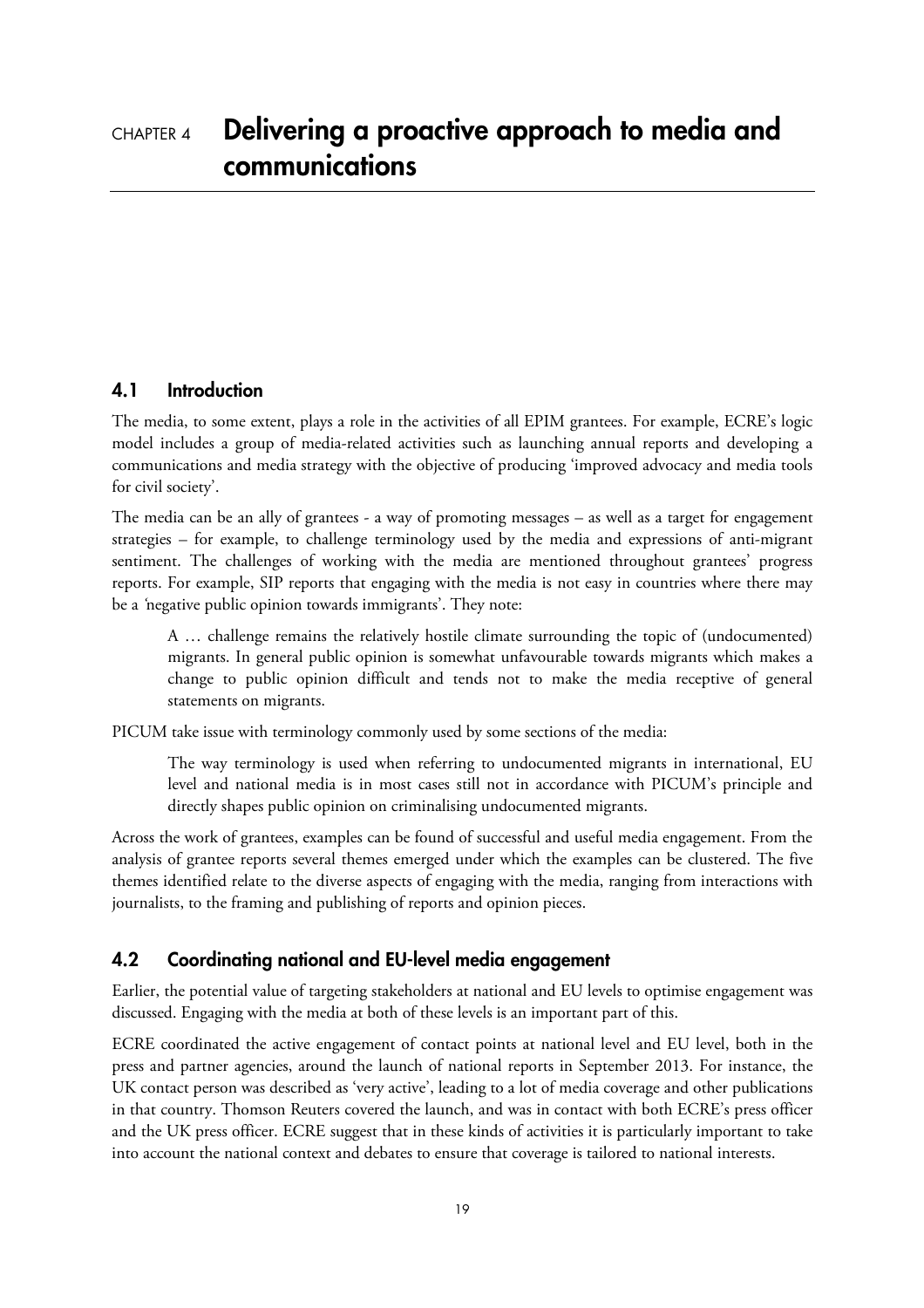CIR gave the example of the response to the Salamis incident, $11$  where they worked with the People of Change Foundation to 'jointly and simultaneously engaged journalists … at national level involving other networks at national and EU level (through ECRE)'.

#### Key lessons

- Links between national issues and European level media are important to ensure relevance and retain interest.
- It can be useful to have a coordinated plan for engaging with the range of different media points.

# **4.3 Being proactive by publishing articles and opinion pieces and offering support to journalists**

One way in which grantees might secure media presence is by drafting articles and opinion pieces themselves, to be published in other media and news outlets, rather than (or in addition to) waiting for requests for information or for opportunities to react to specific incidents. The advantage here is that the grantee has more control over the language and the way in which the message is communicated, compared to providing information to be included in a story by someone else. Furthermore, a proactive approach means that the grantee can be ready to respond to potentially tight media deadlines and timelines, since text will have been written in advance.

For example, one of SIP's members, Menedek, published two articles on a specialised website of the Multicultural Centre Prague. PICUM reported that they had published opinion pieces in EU-level (EurActiv) and national-level media (Inside Housing UK). PICUM recommended being proactive and consultative in order to produce high quality drafts and have them published in a timely manner. CIR reported that they regularly interact with media and individual journalists in order to draw 'continuous attention*'* to migrants and refugees rights, not only when incidents occur but also inviting them to conferences, seminars, roundtables or public events.

Migreurop noted during the workshop the importance of focusing energy on media communications during their visits to detention centres rather than on final reports after the events. Final reports proved useful only for internal purposes and were less useful in reaching the media.

#### Key lessons

1

- Getting ahead of media requests by being proactive can offer opportunities to grantee organisations.
- Offering opinion pieces and media articles can help grantees to keep control over the messages published in the media and can also enable and facilitate relationship-building with journalists.

<sup>&</sup>lt;sup>11</sup> In August 2013 a ship carrying migrants from Libya was rescued by a oil tanker, MV Salamis. There followed a disagreement between the Maltese and Italian government about where the migrants should be taken.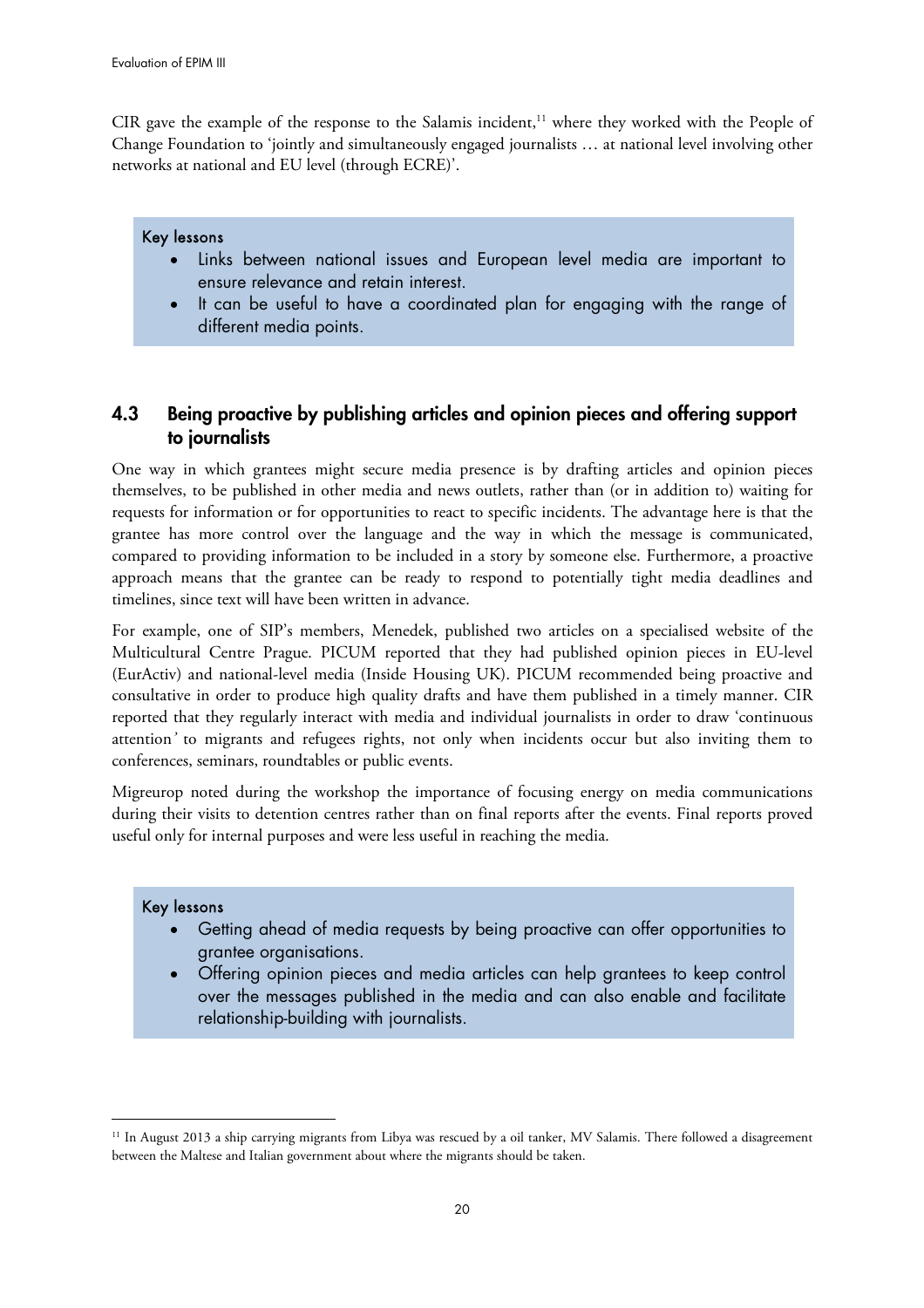# **4.4 Personal stories and 'friendly' journalists as routes to media coverage**

Many of the grantees' progress reports discussed challenges of securing media coverage for the issues they cared about and securing the interest of the media. A common experience among grantees was that media interest tends to be captured by narratives around personal stories. SIP observed that when writing or reporting about migrants the media *'*need concrete cases to show to the public'*.* 

The compelling nature of personal narrative was part of the thinking behind the decision of ENoMW to produce a documentary (mentioned above) entitled 'This is my home now', which they hoped would lead to engagement with the mainstream media. ENoMW developed a communications strategy for wider dissemination of the film, including subtitling in different languages, arranging screenings through national members in a range of countries, and contacting national media to test interest in broadcasting the film on TV. (The film was around 5 minutes long, designed to fit within a one-hour broadcast slot).

While this kind of narrative provides a route into media coverage, it brings its own challenges: SIP reported that 'migrants are not willing to reveal their personal situation, in particular when they do not comply with national laws (illegal employment is a typical situation).*'* SIP noted that they were not in a position to provide personal stories information to the media at the time of the progress report. Another challenge, in the experience of Migreurop, is that journalists prefer to interview migrants directly, and it is not always possible to arrange this at short notice.

CIR reported that they and their partner organisations engaged with journalists already 'sensitised' on migration and asylum issues and they try to sensitise other journalists who are not familiar with these topics. Migreurop noted their links with trusted journalists, but said it had proved harder to engage with journalists other than those who are already to some extent sympathetic to their message. Migreurop thought it was helpful to group the 'friendly' journalists into two categories in order to guide engagement and target resources:

*'*One of the possibilities is to work on two different levels: on "first circle" of militant journalists with whom to engage in longer term collaborations … and a "second circle" of journalists interested in the topic, but mainly for "sensationalist" purposes to contact and solicit when [there is] a specific event'

#### Key lessons

- Personal stories and narratives, although sometimes difficult to source, are very popular with the media and can offer a useful way of raising the profile of an issue.
- Building a network of interested journalists can assist with raising media profile.

# **4.5 Overcoming challenges of the time and resources needed for 'continuous' media presence and rapid response to incidents or stories**

Given the challenges of interesting the media in migration stories, many grantees described responding to news stories as a central part of their approach,

CIR notes that part of their wider tactic in relation to the media is to engage with journalists at other times aside from in the context of particular incidents or events - for example, inviting journalists to attend conferences, seminars, roundtables or public events. Migreurop talked of the need to 'facilitate' journalists' work, providing them with 'news', with data or other material that will allow them to produce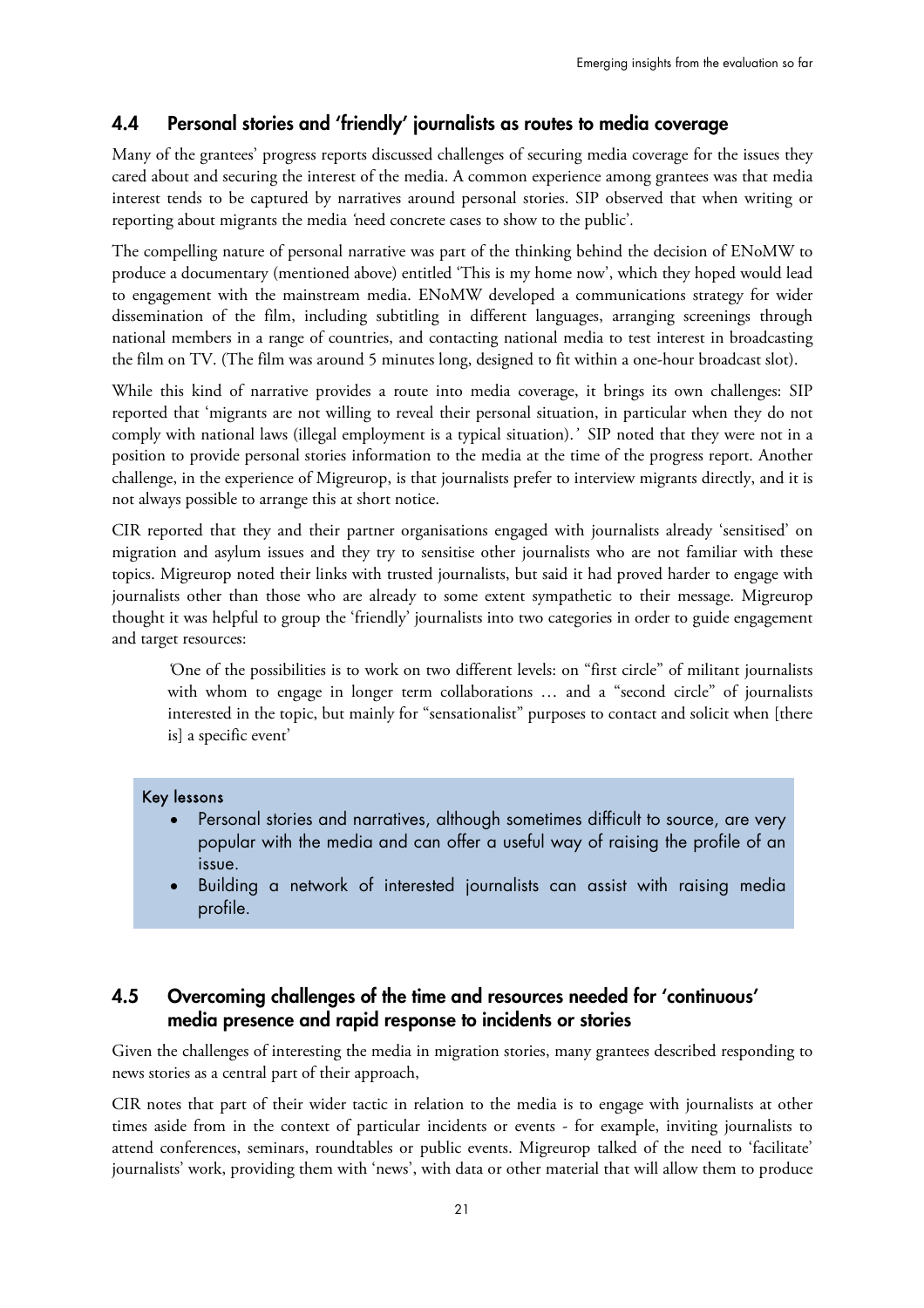a story (for instance, a visit to a detention centre). However, when there is a specific incident CIR, Migreurop and PICUM all believed that the most effective responses are those which rapidly provide information (from NGOs, lawyers or migrants themselves) to the media.

While current affairs provided opportunities for engagement, Migreurop noted that it can be very challenging to meet journalist's timetables and quickly gather information needed to respond to a story. Other grantees spoke of the importance of having the necessary facts and figures to hand when undertaking this 'rapid response' activity. ECRE found their national reports and the comparative information they contained were 'extremely useful' for day-to-day media work, enabling them to have prepared examples and relevant data ready for use at short notice.

Analysis across grantees' progress reports highlights the number of different facets needed in a comprehensive media strategy; 'pushing' information proactively; being ready to react to incidents and current affairs; building longer-term strategic relationships with journalists; having a presence on the web, social media, broadcast media and traditional printed press. Undertaking all these different elements of media engagement requires time and resources, and a requirement to find, as Migreurop put it, an 'equilibrium between [journalists'] need for 'scoops' and our willingness to communicate regularly on migrants' detention related issues'.

AIRE noted the challenges of engaging with the media without a press officer or resources for media engagement. PICUM said that in their experience, it was also helpful if key staff within the organisation were available to work alongside the communications department so that a high quality opinion piece could be produced within a tight deadline, which also has resource implications.

Two grantees mention the role of social media in enhancing visibility and therefore reaching out to stakeholders. PICUM note the importance of using social media as part of a strategy of stakeholder engagement. They gave the example of Commissioner Malmström's using Twitter to comment on the rights of undocumented migrants and referring to PICUM's work.

ENoMW report an increase in the number of times they are mentioned on Twitter and Facebook as an indication of their increased visibility. ENoMW provides an example of how even small organisations, with very limited resources, are able to generate media exposure. ENoMW briefed the European Parliament in a two-hour lunchtime event which included a roundtable panel discussion. About 50 participants attended and the event was used to launch a pamphlet series on access to employment for migrant women. Together these forms of outreach helped to improve the visibility of ENoMW.

PICUM noted that one way to ease the burden of responding to requests for information would be to restructure its website, so that journalists and others could more easily identify information themselves. As they state in their progress report: 'Optimising search functions, facilitating access to archived resources and improving visibility of its membership network will help PICUM's website to become a useful information and networking resource for journalists.'

#### Key lessons

- It can be useful to engage with journalists in general as well as in specific contexts – e.g. inviting them to conferences and meetings.
- The ability to respond quickly to the publications requirements and timetable of the media is critical to developing a media presence. This requires resources in terms of staff time and expertise.
- Social media can clearly play a role especially when coordinated with other media contexts.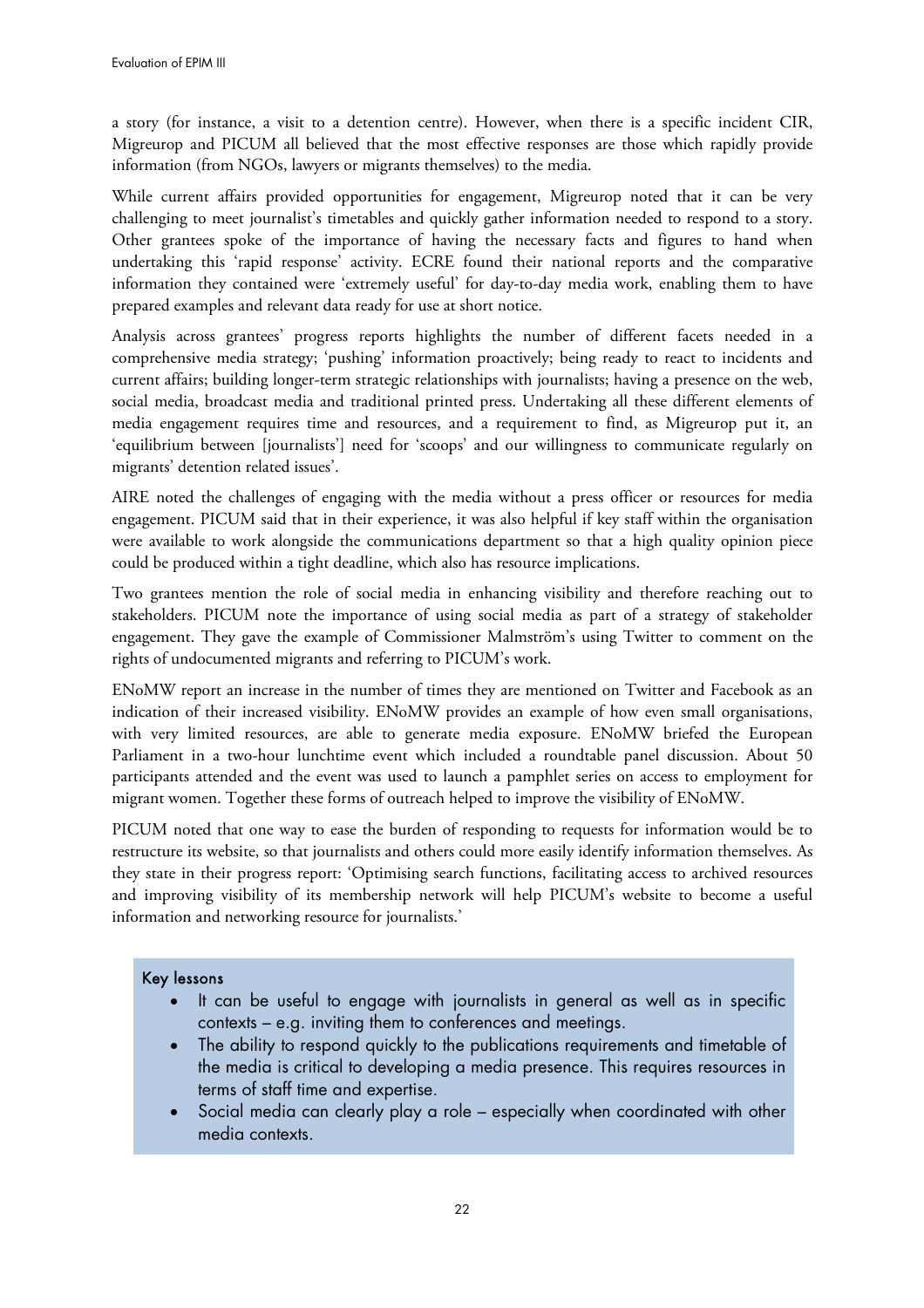## **4.6 Using public relations companies to increase media impact**

During the workshop two grantees shared their experiences of working with public relations companies.

ECRE has worked with a large, international PR company and shared learning about how to manage the content of media messages produced by PR companies and the process of working with PR companies. In terms of content, ECRE reported being reluctant to approve more 'sensationalist' media content (which might have increased attention) in order to preserve accuracy. In terms of the processes, the importance of a clear contract with a PR company, clearly staring deliverables and timeframes was noted by ECRE – even when the PR company is doing some of the work pro bono.

CIR had also worked with media companies on two campaigns, and they noticed that the media companies focused on phrasing of the message, whereas CIR had traditionally focused on the content of the message.

#### Key lessons

 Working with media companies provided grantees with useful insight into new ways of engaging with media, but should be entered into with the expectation that there will be negotiation about the nature and content of messages. The agreed approach and deliverables should be set out in writing.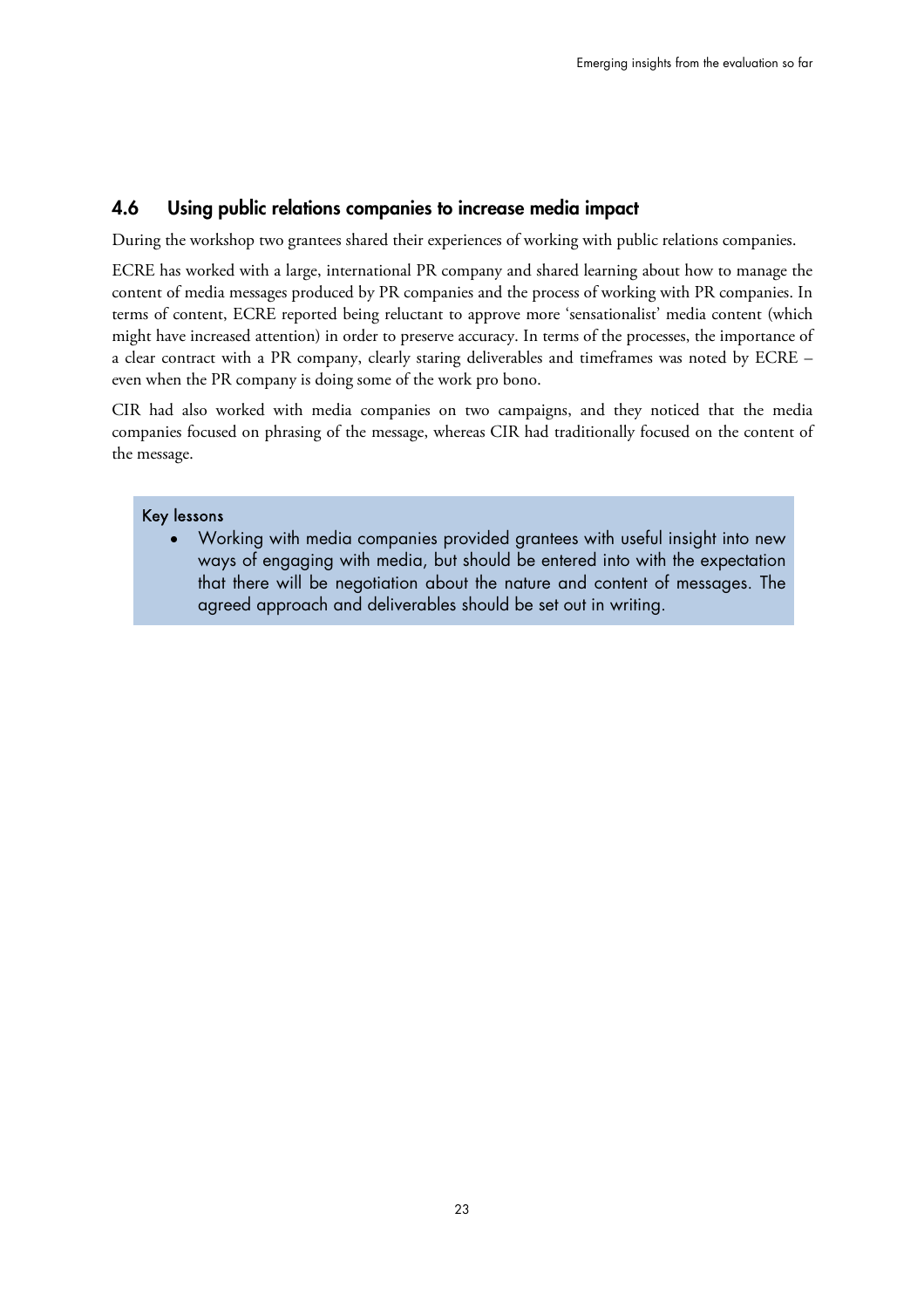# CHAPTER 5 **Next Steps**

The current report provides a bird's eye view of some of the grantee achievements over the first year of EPIM III funding. It shows the breadth of the on-going grantee activities and in some cases, such as CIR's engagement with the Italian border police, real impacts on policy and practice. With regard to the project plans of the grantees, as captured by their logic models, it is clear however, that the majority of grantees have focused on the production of outputs (see progress report). It has been on the basis of the production of these outputs, and the lessons learned while producing them, that most of the emerging insights captured in this report are based. Hence, the emerging insights in this report relate to the 'early' experiences and struggles in the delivery of outputs.

As EPIM III progresses, the grantees will (have to) move towards generating wider policy outcomes and impacts. The insights that will emerge over the next year are therefore likely to be of a different nature. More explicit engagement with stakeholders and policy makers is expected as the grantees aim to leverage the outputs they have produced over the course of the first year. While such actions, activities and experiences may be more difficult to capture as insights due to their less tangible nature, they are crucially important to the success of EPIM III. Only if grantees are able to move from outputs to outcomes and impacts, can EPIM III move towards fulfilling its mission to:

- 1. Uphold and defend the European commitment to Universal Human Rights and social justice, to ensure the dignity of all people in the European Union;
- 2. Promote a pragmatic approach to European and national policies on migration and integration;
- 3. Influence, through a grants programme, EU policies and their national implementation in one of three focus areas (Asylum seekers, Undocumented Migrants, and Equality, integration and social Inclusion of vulnerable migrants).<sup>12</sup>

 $\ddot{\phantom{a}}$ 

<sup>12</sup> EPIM mission statement, <http://www.epim.info/epims-mission-statement/>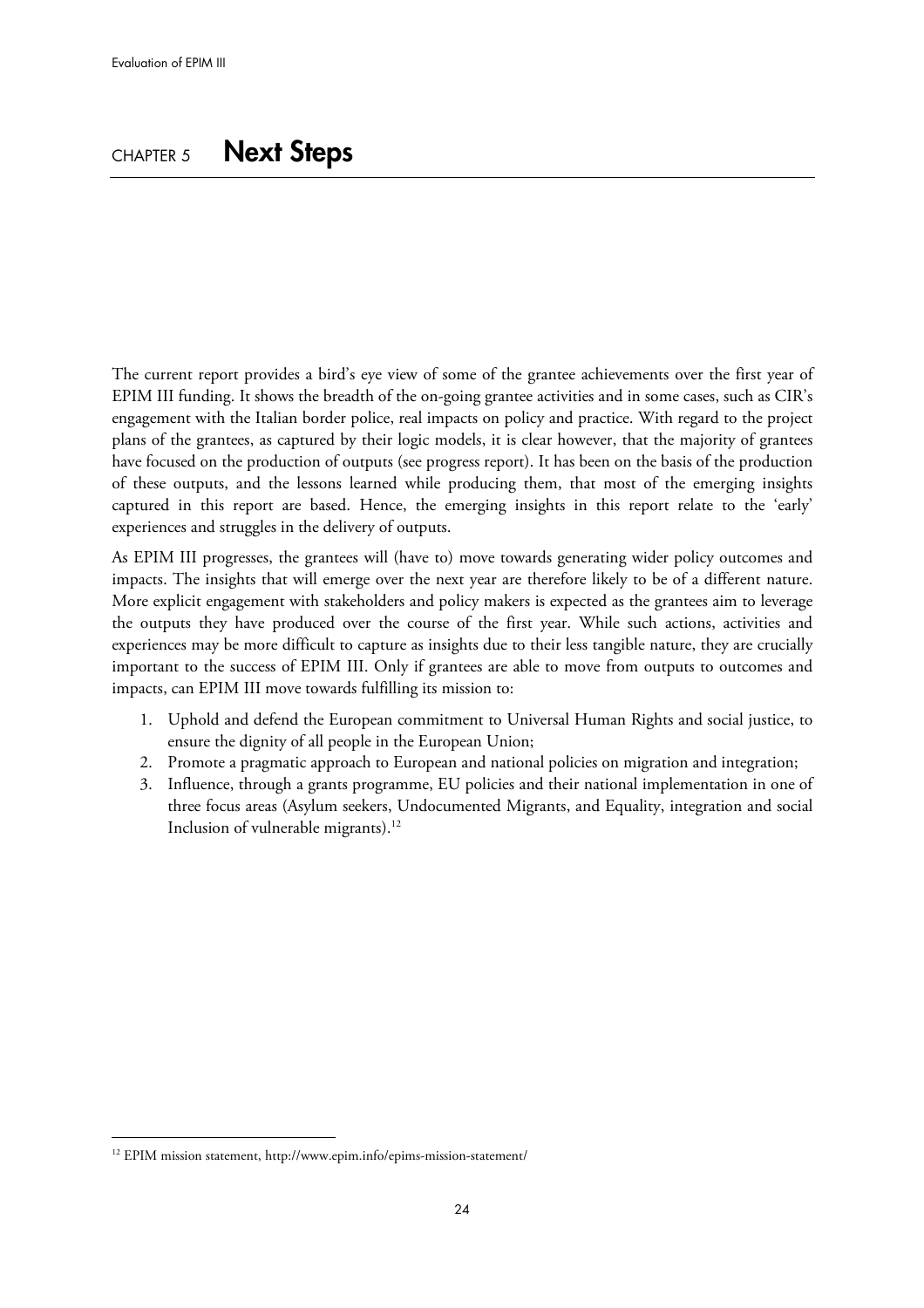# **References**

EASO (2013). European Asylum Support Office, Newsletter September 2013. ISSN: 1977-4818. Available at:

[http://www.emnbelgium.be/sites/default/files/attachments/easo\\_newsletter\\_september\\_2013.pdf,](http://www.emnbelgium.be/sites/default/files/attachments/easo_newsletter_september_2013.pdf) accessed in April 2014

ECRE (2013). Not There Yet: An NGO Perspective on Challenges to a Fair and Effective Common European Asylum System. Annual Report 2012/2013. Asylum Information Database. Available at: [http://www.asylumineurope.org/files/shadow-reports/not\\_there\\_yet\\_02102013.pdf,](http://www.asylumineurope.org/files/shadow-reports/not_there_yet_02102013.pdf) accessed in April 2014

EPHA (2013). European Public Health Alliance. New evidence on access to healthcare: austerity marginalises Europe's weakest. Available at:<http://www.epha.org/spip.php?article5693>accessed in April 2014

Social Platform (2013). A Social Platform position on migration. Available at: http://www.socialplatform.org/wp[content/uploads/2013/06/20130613\\_SocialPlatform\\_Position\\_Migration\\_FINAL.pdf,](http://www.socialplatform.org/wp-content/uploads/2013/06/20130613_SocialPlatform_Position_Migration_FINAL.pdf) accessed in April 2014